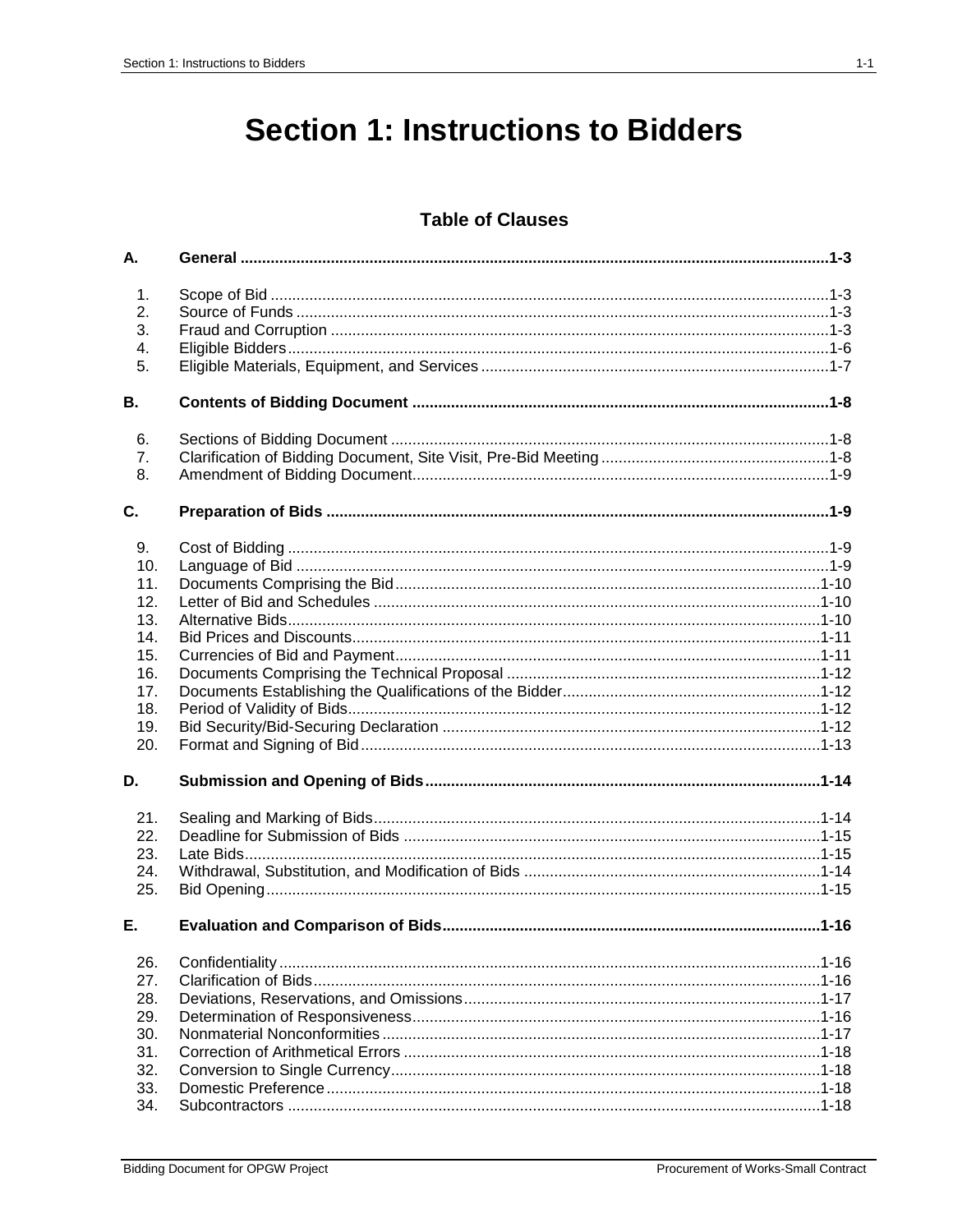| 35. |  |
|-----|--|
| 36. |  |
| 37. |  |
| 38. |  |
| 39. |  |
| 40. |  |
|     |  |
| F.  |  |
| 41. |  |
| 42. |  |
| 43. |  |
| 44. |  |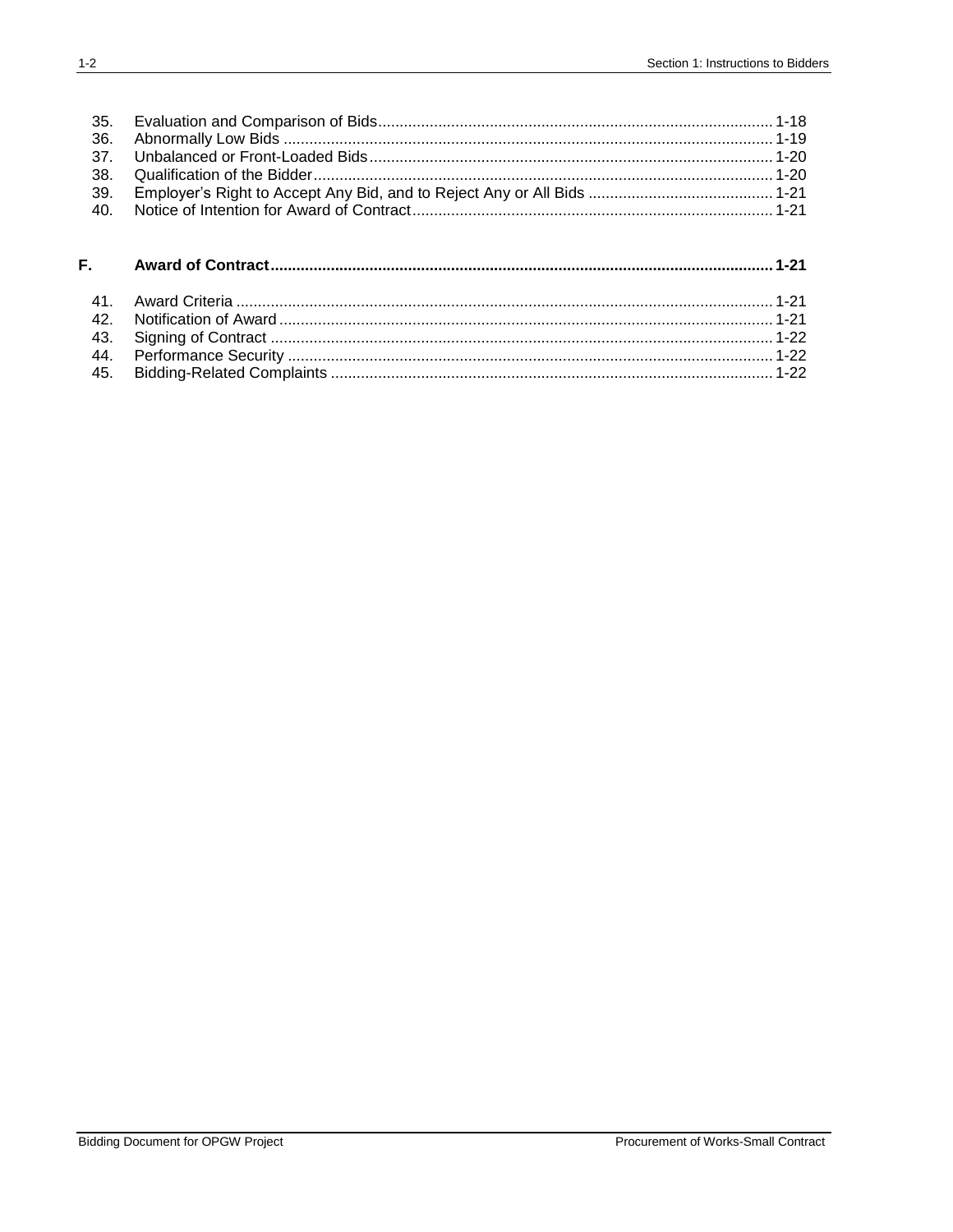**A. General**

| 1. | <b>Scope of Bid</b>            | 1.1<br>1.2 | In connection with the Invitation for Bids (IFB) indicated in the Bid Data<br>Sheet (BDS), the Employer, as indicated in the BDS, issues this Bidding<br>Document for the procurement of the Works as specified in Section 6<br>(Employer's Requirements). The name, identification, and number of<br>contracts of this bidding document are provided in the BDS.<br>Throughout this Bidding Document, |
|----|--------------------------------|------------|--------------------------------------------------------------------------------------------------------------------------------------------------------------------------------------------------------------------------------------------------------------------------------------------------------------------------------------------------------------------------------------------------------|
|    |                                |            | (a) the term "in writing" means communicated in written form and<br>delivered against receipt;                                                                                                                                                                                                                                                                                                         |
|    |                                |            | (b) except where the context requires otherwise, words indicating the<br>singular also include the plural and words indicating the plural also<br>include the singular; and                                                                                                                                                                                                                            |
|    |                                |            | (c) "day" means calendar day.                                                                                                                                                                                                                                                                                                                                                                          |
| 2. | <b>Source of Funds</b>         | 2.1        | The source of funds for the project named in the BDS is <b>indicated in</b><br>the BDS.                                                                                                                                                                                                                                                                                                                |
| 3. | <b>Fraud and</b><br>Corruption | 3.1        | The Employer requires that Bidders, Suppliers, Contractors and their<br>agents (whether declared or not), personnel, subcontractors, sub-<br>consultants, service providers and suppliers, observe the highest<br>standard of ethics during the procurement and execution of such<br>contracts. In pursuit of this requirement, the Employer:                                                          |
|    |                                |            | (a) defines, for the purposes of this provision, the terms set forth below<br>as follows:                                                                                                                                                                                                                                                                                                              |
|    |                                |            | "corrupt practice" means the offering, giving, receiving, or<br>(i)<br>soliciting, directly or indirectly, anything of value to influence<br>improperly the actions of another party;                                                                                                                                                                                                                  |
|    |                                |            |                                                                                                                                                                                                                                                                                                                                                                                                        |

- (ii) "fraudulent practice" means any act or omission, including a misrepresentation, that knowingly or recklessly misleads, or attempts to mislead, a party to obtain a financial or other benefit or to avoid an obligation;
- (iii) "coercive practice" means impairing or harming, or threatening to impair or harm, directly or indirectly, any party or the property of the party to influence improperly the actions of a party;
- (iv) "collusive practice" means an arrangement between two or more parties designed to achieve an improper purpose, including influencing improperly the actions of another party;
- (v) "abuse" means theft, waste, or improper use of assets related to Solomon Power-related activity, either committed intentionally or through reckless disregard;
- (vi) "conflict of interest" means any situation in which a party has interests that could improperly influence that party's performance of official duties or responsibilities, contractual obligations, or compliance with applicable laws and regulations;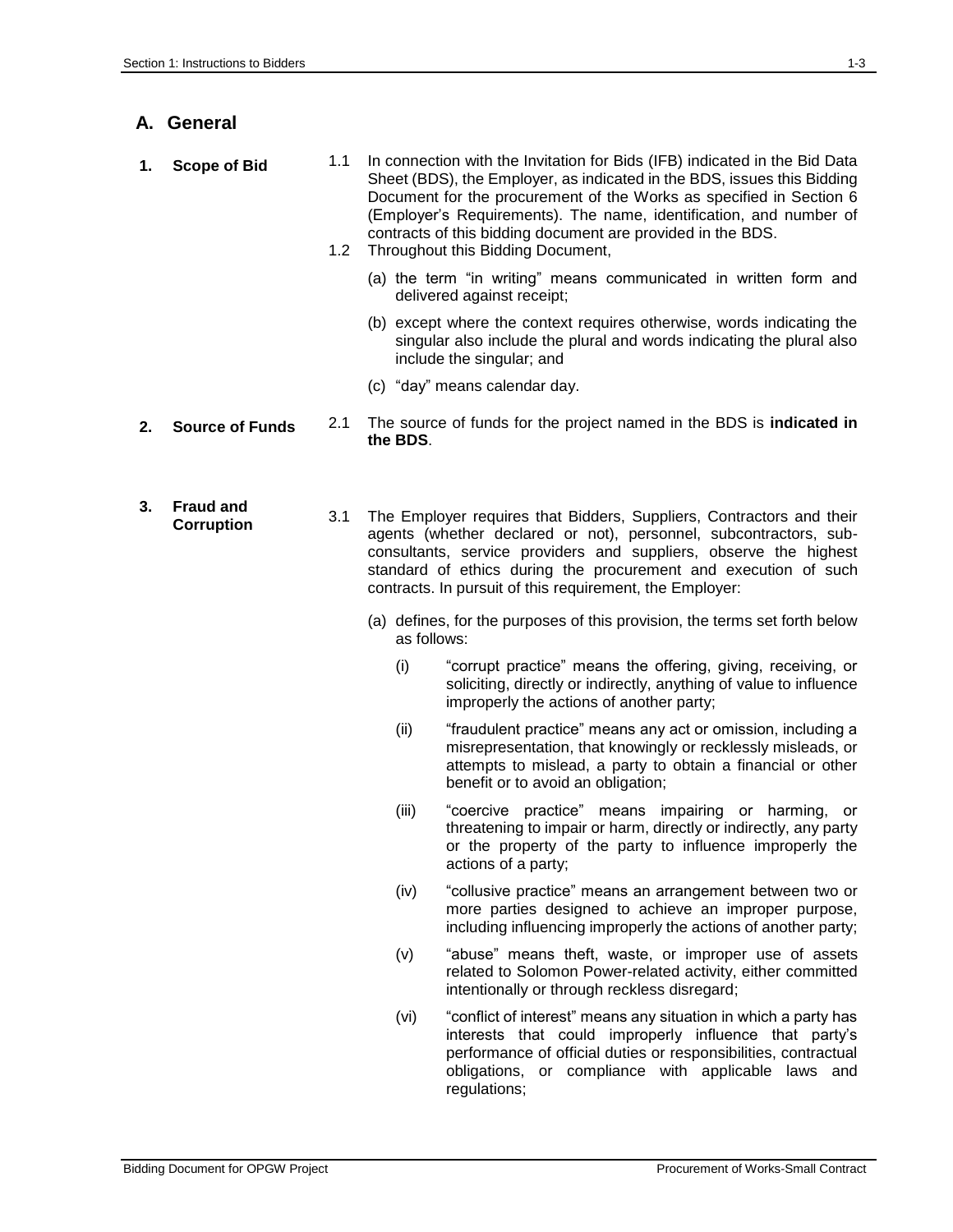- (vii) "obstructive practice" means (a) deliberately destroying, falsifying, altering, or concealing of evidence material to Solomon Power investigation, or deliberately making false statements to investigators, with the intent to impede an investigation; (b) threatening, harassing, or intimidating any party to prevent it from disclosing its knowledge of matters relevant to an investigation or from pursuing the investigation; or (c) deliberate acts intended to impede the exercise of Solomon Power's contractual rights of audit or inspection or access to information; and
- (viii) "integrity violation" is any act, which violates Solomon Power's Procurement Policy, including (i) to (vii) above, and including failure to adhere to the highest ethical standard.
- (b) will reject a proposal for award if it determines that the Bidder recommended for award has, directly or through an agent, engaged in corrupt, fraudulent, collusive, coercive, or obstructive practices or other integrity violations in competing for the Contract;
- (c) will cancel the financing allocated to a contract if it determines at any time that representatives of the Employer engaged in corrupt, fraudulent, collusive, coercive, or obstructive practices or other integrity violations during the procurement or the execution of that contract;
- (d) will impose remedial actions on a firm or an individual, at any time, in accordance with Solomon Power's Procurement Policy, including declaring ineligible, either indefinitely or for a stated period of time, to participate**<sup>1</sup>** in Solomon Power-financed, activities or otherwise, if it at any time determines that the firm or individual has, directly or through an agent, engaged in corrupt, fraudulent, collusive, coercive, or obstructive practices or other integrity violations; and
- (e) will have the right to require that a provision be included in bidding documents and in contracts financed by Solomon Power, requiring Bidders, suppliers, and contractors to permit Solomon Power or its representative to inspect their accounts and records and other documents relating to the bid submission and contract performance and to have them audited by auditors appointed by Solomon Power.
- 3.2 All Bidders, consultants, contractors, suppliers, and other third parties engaged or involved in Solomon Power-related activities have a duty to cooperate fully in any screening or investigation when requested by Solomon Power to do so. Such cooperation includes, but is not limited to, the following:
	- (a) being available to be interviewed and replying fully and truthfully to all questions asked;
	- (b) providing Solomon Power with any items requested that are within the party's control including, but not limited to, documents and other physical objects;
	- (c) upon written request by Solomon Power, authorising other related entities to release directly to Solomon Power such information that

**1** .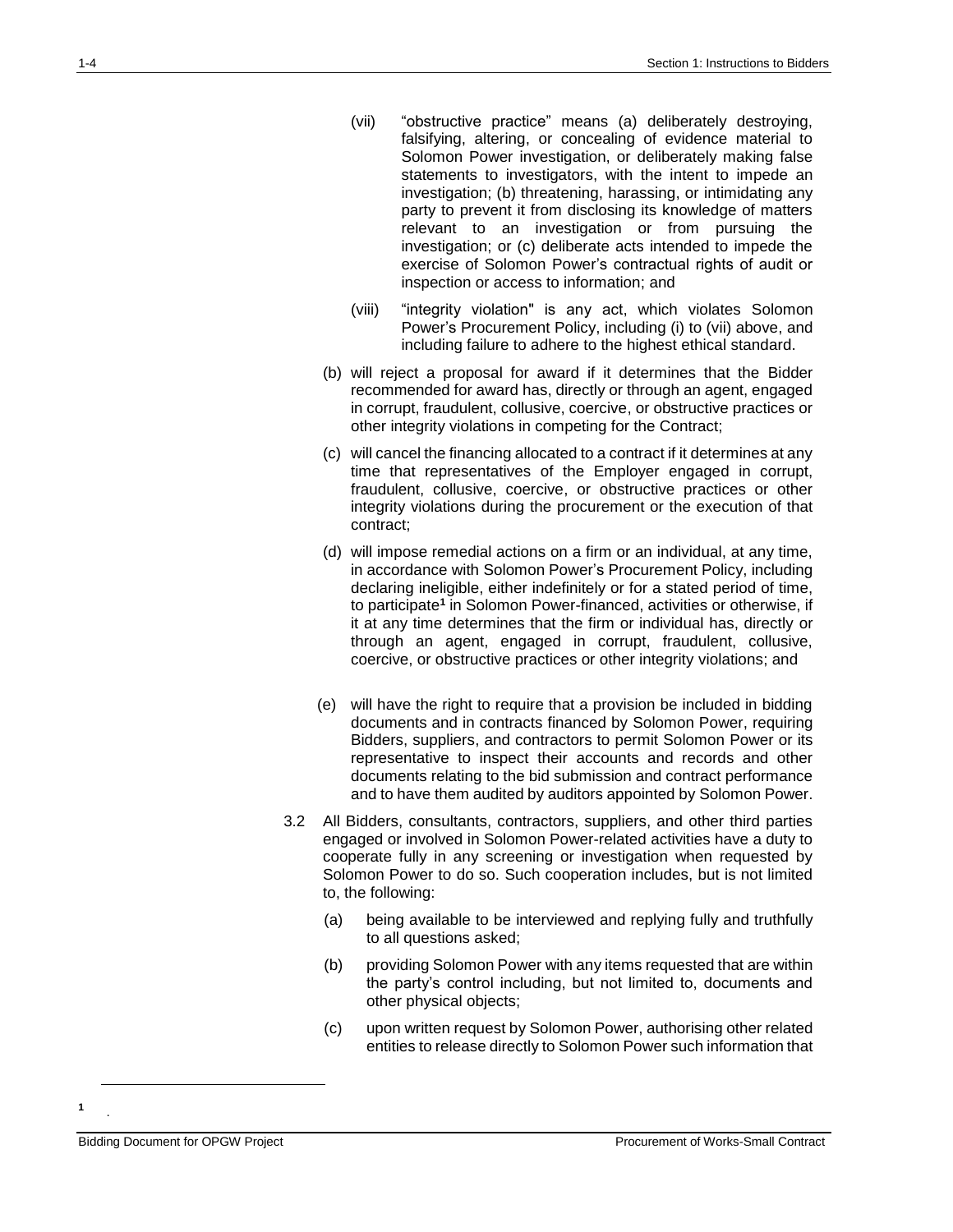is specifically and materially related, directly or indirectly, to the said entities or issues which are the subject of the investigation;

- (d) cooperating with all reasonable requests to search or physically inspect their person and/or work areas, including files, electronic databases, and personal property used on Solomon Power activities, or that utilises Solomon Power's Information and Communications Technology (ICT) resources or systems (including mobile phones, personal electronic devices, and electronic storage devices such as external disk drives);
- (e) cooperating in any testing requested by Solomon Power, including but not limited to, fingerprint identification, handwriting analysis, and physical examination and analysis; and
- (f) preserving and protecting confidentiality of all information discussed with, and as required by, Solomon Power.
- 3.3 All Bidders, consultants, contractors and suppliers shall ensure that, in its contract with its sub-consultants, Subcontractors and other third parties engaged or involved in Solomon Power -related activities, such Sub-consultants, Subcontractors and other third parties similarly undertake the foregoing duty to cooperate fully in any screening or investigation when requested by Solomon Power to do so.
- 3.4 The Employer hereby puts the Bidder on notice that the Bidder or any Joint Venture partner of the Bidder (if any) may not be able to receive any payments under the Contract if the Bidder or any of its Joint Venture partners, as appropriate, is, or is owned (in whole or in part) by a person or entity subject to applicable sanctions.
- 3.5 Furthermore, Bidders shall be aware of the provisions of GCC 28.3 and 73.2 (i).
- **4. Eligible Bidders** 4.1 A Bidder may be a natural person, private entity, or government-owned enterprises subject to ITB 4.5-or any combination of them with a formal intent to enter into an agreement or under an existing agreement in the form of a Joint Venture. In the case of a Joint Venture:
	- (a) all partners shall be jointly and severally liable; and
	- (b) the Joint Venture shall nominate a Representative who shall have the authority to conduct all business for and on behalf of any and all the parties of the Joint Venture during the bidding process and, in the event the Joint Venture is awarded the Contract, during contract execution.
	- 4.2 A Bidder, and all parties constituting the Bidder, shall have the nationality of an eligible country, in accordance with Section 5 (Eligible Countries). A Bidder shall be deemed to have the nationality of a country if the Bidder is a citizen or is constituted, incorporated, or registered, and operates in conformity with the provisions of the laws of that country. This criterion shall also apply to the determination of the nationality of proposed Subcontractors or Suppliers for any part of the Contract including related services.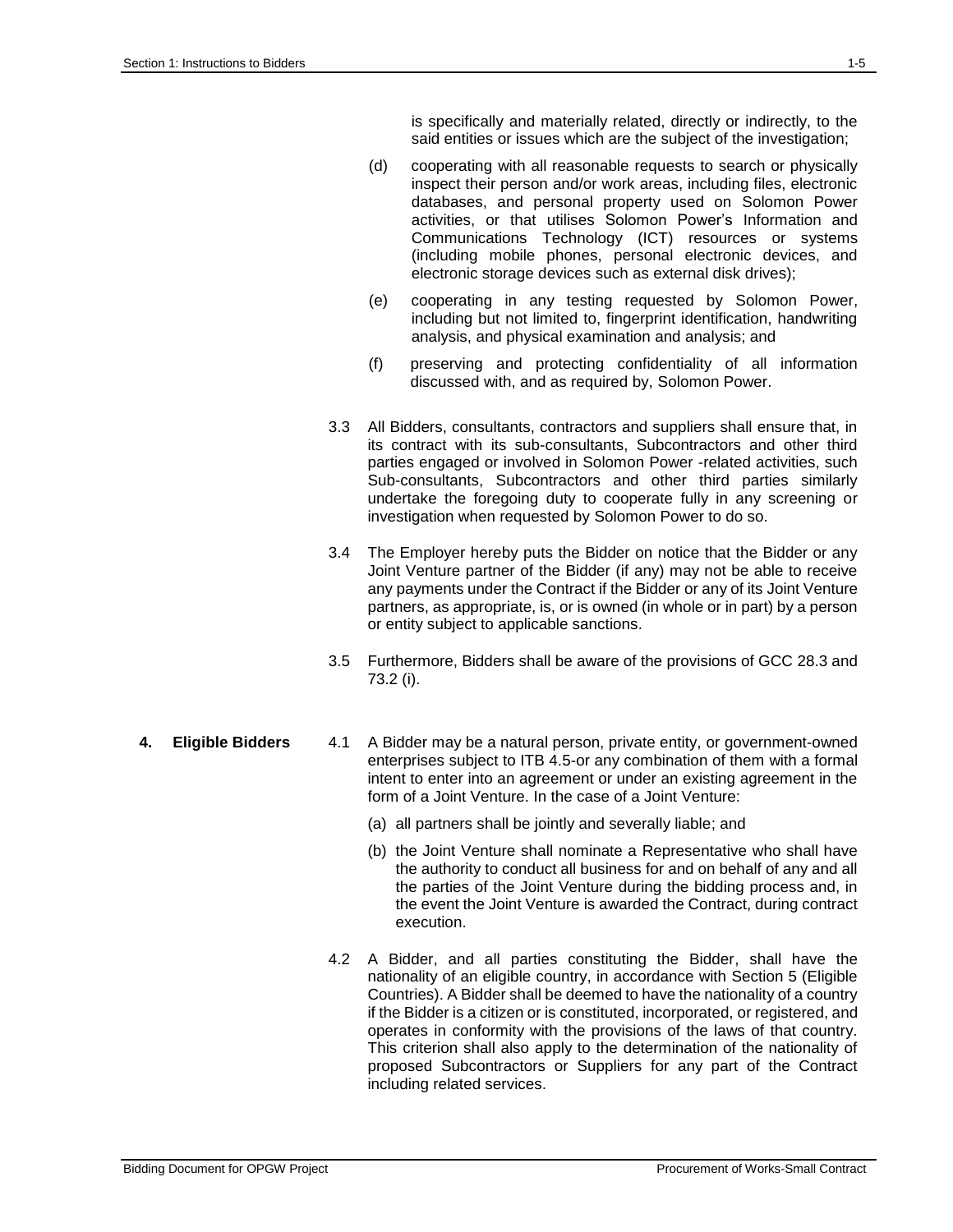- 4.3 A Bidder shall not have a conflict of interest. All Bidders found to have a conflict of interest shall be disqualified. A Bidder may be considered to be in a conflict of interest with one or more parties in this Bidding process if any of, including but not limited to, the following apply:
	- (a) they have controlling partners in common; or
	- (b) they receive or have received any direct or indirect subsidy from any of them; or
	- (c) they have the same legal representative for purposes of this bid; or
	- (d) they have a relationship with each other, directly or through common third parties, that puts them in a position to have access to material information about or improperly influence the Bid of another Bidder, or influence the decisions of the Employer regarding this Bidding process; or
	- (e) a Bidder participates in more than one bid in this Bidding process, either individually or as a partner in a Joint Venture, except for alternative offers permitted under ITB 13 of the Bidding Document. This will result in the disqualification of all Bids in which it is involved. However, subject to any finding of a conflict of interest in terms of ITB 4.3 (a)–(d) above, this does not limit the participation of a Bidder as a Subcontractor in another Bid or of a firm as a Subcontractor in more than one Bid; or
	- (f) a Bidder, Joint Venture Partner, Associates, Parent Company, or any Affiliated Entity, participated as a Consultant in the preparation of the design or technical specifications of the works that are the subject of the Bid; or
	- (g) a Bidder was affiliated with a firm or entity that has been hired (or is proposed to be hired) by the Employer as Engineer for the Contract; or
	- (h) a Bidder would be providing Goods, Works, or Non-Consulting Services resulting from or directly related to consulting services for the preparation or implementation of the project specified in the BDS ITB 2.1 that it provided or were provided by any affiliate that directly or indirectly controls, is controlled by, or is under common control with that firm.
- 4.4 A firm shall not be eligible to participate in any procurement activities under any Solomon Power-financed, project while under temporary suspension or debarment by Solomon Power pursuant to Solomon power's Procurement Policy (see ITB 3), whether such debarment was directly imposed by Solomon Power, or enforced by Solomon Power pursuant to the Agreement for Mutual Enforcement of Debarment Decisions. A bid from a temporary suspended or debarred firm will be rejected.
- 4.5 Government-owned enterprises in the Employer's country shall be eligible only if they can establish that they (i) are legally and financially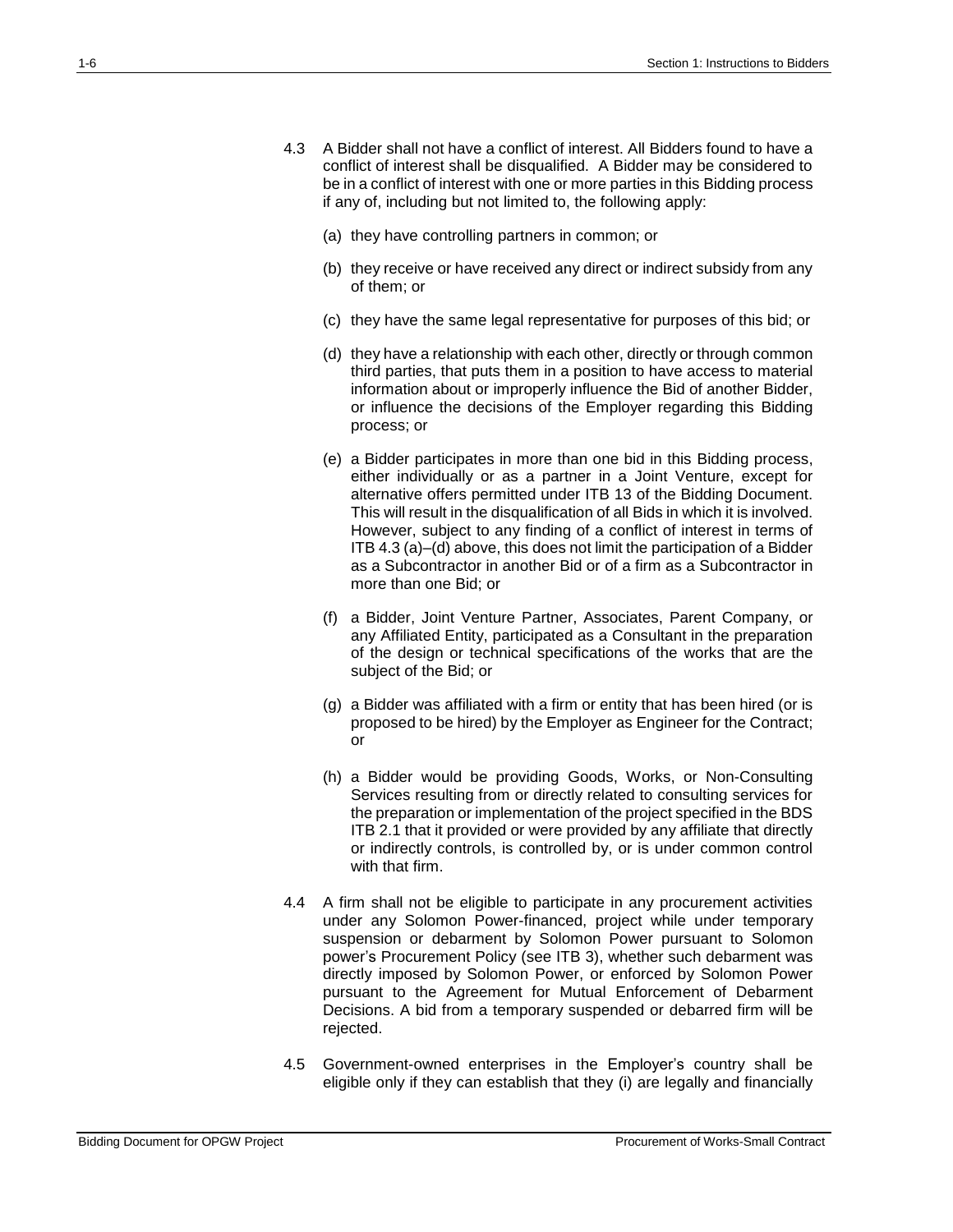autonomous, (ii) operate under commercial law, and (iii) are not a dependent agency of the Government.

- 4.6 A Bidder shall not be under suspension from Bidding by the Employer as the result of the execution of a Bid–Securing Declaration.
- 4.7 Bidders shall provide such evidence of their continued eligibility satisfactory to the Employer, as the Employer shall reasonably request.
- 4.8 Firms shall be excluded if by an act of compliance with a decision of the United Nations Security Council taken under Chapter VII of the Charter of the United Nations, the Employer prohibits any import of goods or contracting of works or services from that country or any payments to persons or entities in that country.
- **5. Eligible Materials, Equipment, and Services** 5.1 The Materials, Equipment, and Services to be supplied under the Contract shall have their origin in eligible source countries as defined in ITB 4.2 above and all expenditures under the Contract will be limited to such Materials, Equipment, and Services. At the Employer's request, Bidders may be required to provide evidence of the origin of Materials, Equipment, and Services.
	- 5.2 For purposes of ITB 5.1 above, "Origin" means the place where the Materials and Equipment are mined, grown, produced, or manufactured, and from which the services are provided. Materials and Equipment are produced when, through manufacturing, processing, or substantial or major assembling of components, a commercially recognised product results that differs substantially in its basic characteristics or in purpose or utility from its components.

### **B. Contents of Bidding Document**

**6. Sections of Bidding Document** 6.1 The Bidding Document consists of Parts I, II, and III, which include all the Sections indicated below, and should be read in conjunction with any Addenda issued in accordance with ITB 8.

#### **PART I Bidding Procedures**

- Section 1 Instructions to Bidders (ITB)
- Section 2 Bid Data Sheet (BDS)
- Section 3 Evaluation and Qualification Criteria (EQC)
- Section 4 Bidding Forms (BDF)
- Section 5 Eligible Countries (ELC)

#### **PART II Requirements**

Section 6 Employer's Requirements (ERQ)

#### **PART III Conditions of Contract and Contract Forms**

- Section 7 General Conditions of Contract (GCC)
- Section 8 Particular Conditions of Contract (PCC)
- Section 9 Contract Forms (COF)
- 6.2 The IFB issued by the Employer is not part of the Bidding Document.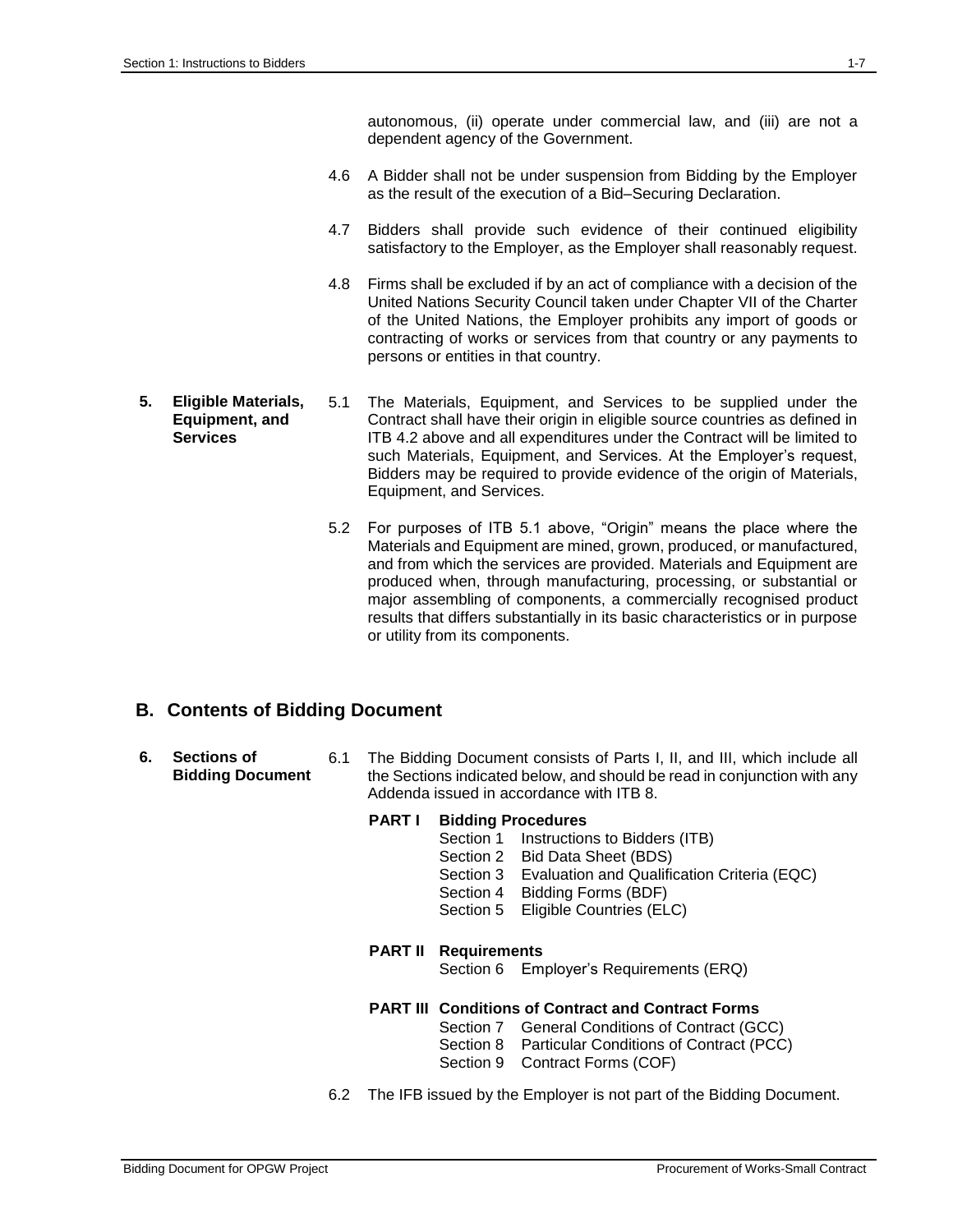- 6.3 The Employer is not responsible for the completeness of the Bidding Document and their Addenda, if they were not obtained directly from the source stated by the Employer in the IFB.
- 6.4 The Bidder is expected to examine all instructions, forms, terms, and specifications in the Bidding Document. Failure to furnish all information or documentation required by the Bidding Document may result in the rejection of the bid.
- 7.1 A prospective Bidder requiring any clarification on the Bidding Document shall contact the Employer in writing at the Employer's address indicated in the BDS or raise his inquiries during the pre-bid meeting if provided for in accordance with ITB 7.4. The Employer will respond in writing to any request for clarification, provided that such request is received prior to the deadline for submission of bids, within a period given in the BDS. The Employer shall forward copies of its response to all Bidders who have acquired the Bidding Document in accordance with ITB 6.3, including a description of the inquiry but without identifying its source. Should the Employer deem it necessary to amend the Bidding Document as a result of a request for clarification, it shall do so following the procedure under ITB 8 and ITB 22.2.
	- 7.2 The Bidder is advised to visit and examine the Site of Works and its surroundings and obtain for itself, on its own risk and responsibility, all information that may be necessary for preparing the Bid and entering into a contract for construction of the Works. The costs of visiting the Site shall be at the Bidder's own expense.
	- 7.3 The Bidder and any of its Personnel or Agents will be granted permission by the Employer to enter its premises and lands for the purpose of such visit, but only upon the express condition that the Bidder, its personnel, and agents will release and indemnify the Employer and its Personnel and Agents from and against all liability in respect thereof, and will be responsible for death or personal injury, loss of or damage to property, and any other loss, damage, costs, and expenses incurred as a result of the inspection.
	- 7.4 The Bidder's designated Representative is invited to attend a Pre-Bid Meeting, if provided for in the BDS. The purpose of the meeting will be to clarify issues and to answer questions on any matter that may be raised at that stage.
	- 7.5 The Bidder is requested to submit any questions in writing, to reach the Employer not later than 1 week before the meeting.
	- 7.6 Minutes of the Pre-Bid Meeting, including the text of the questions raised, without identifying the source, and the responses given, together with any responses prepared after the meeting, will be transmitted promptly to all Bidders who have acquired the Bidding Document in accordance with ITB 6.3. Any modification to the Bidding Document that may become necessary as a result of the Pre-Bid Meeting shall be made by the Employer exclusively through the issue of an Addendum pursuant to ITB 8 and not through the minutes of the pre-bid meeting.

**7. Clarification of Bidding Document, Site Visit, Pre-Bid Meeting**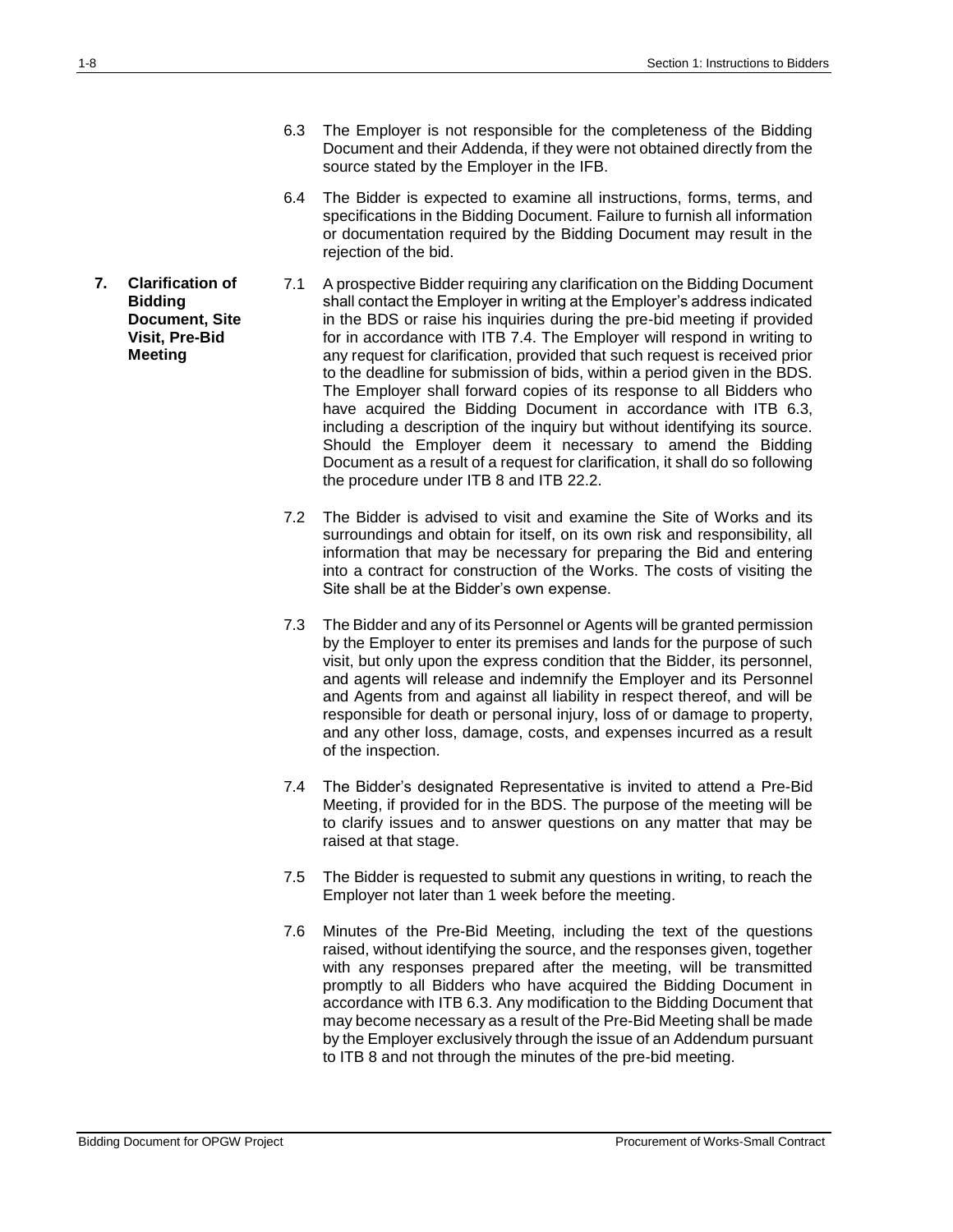- 7.7 Nonattendance at the Pre-Bid Meeting will not be a cause for disqualification of a Bidder.
- **8. Amendment of Bidding Document** 8.1 At any time prior to the deadline for submission of Bids, the Employer may amend the Bidding Document by issuing Addenda.
	- 8.2 Any Addendum issued shall be part of the Bidding Document and shall be communicated in writing to all who have obtained the Bidding Document from the Employer in accordance with ITB 6.3.
	- 8.3 To give prospective Bidders reasonable time in which to take an addendum into account in preparing their Bids, the Employer may, at its discretion, extend the deadline for the submission of Bids, pursuant to ITB 22.2.

### **C. Preparation of Bids**

- **9. Cost of Bidding** 9.1 The Bidder shall bear all costs associated with the preparation and submission of its Bid, and the Employer shall in no case be responsible or liable for those costs, regardless of the conduct or outcome of the bidding process.
- **10. Language of Bid** 10.1 The Bid, as well as all correspondence and documents relating to the bid exchanged by the Bidder and the Employer, shall be written in the language specified in the BDS. Supporting Documents and printed literature that are part of the Bid may be in another language provided they are accompanied by an accurate translation of the relevant passages in the language specified in the BDS, in which case, for purposes of interpretation of the Bid, such translation shall govern.
- **11. Documents Comprising the Bid**
- 11.1 The Bid shall comprise the following:
	- (a) Letter of Bid;
	- (b) Completed Schedules, in accordance with ITB 12 and ITB 14, or as stipulated in the BDS;
	- (c) Bid Security or Bid-Securing Declaration, in accordance with ITB 19;
	- (d) Alternative Bids, at Bidder's option and if permissible, in accordance with ITB 13:
	- (e) Written confirmation authorising the signatory of the Bid to commit the Bidder, in accordance with ITB 20.2;
	- (f) Documentary evidence in accordance with ITB 17, establishing the Bidder's qualifications to perform the contract;
	- (g) Technical Proposal in accordance with ITB 16;
	- (h) Any other document required in the BDS.
- 11.2 In addition to the requirements under ITB 11.1, Bids submitted by a Joint Venture shall include a copy of the Joint Venture Agreement entered into by all partners. Alternatively, a Letter of Intent to execute a Joint Venture Agreement in the event of a successful Bid shall be signed by all Partners and submitted with the Bid, together with a copy of the Proposed Agreement.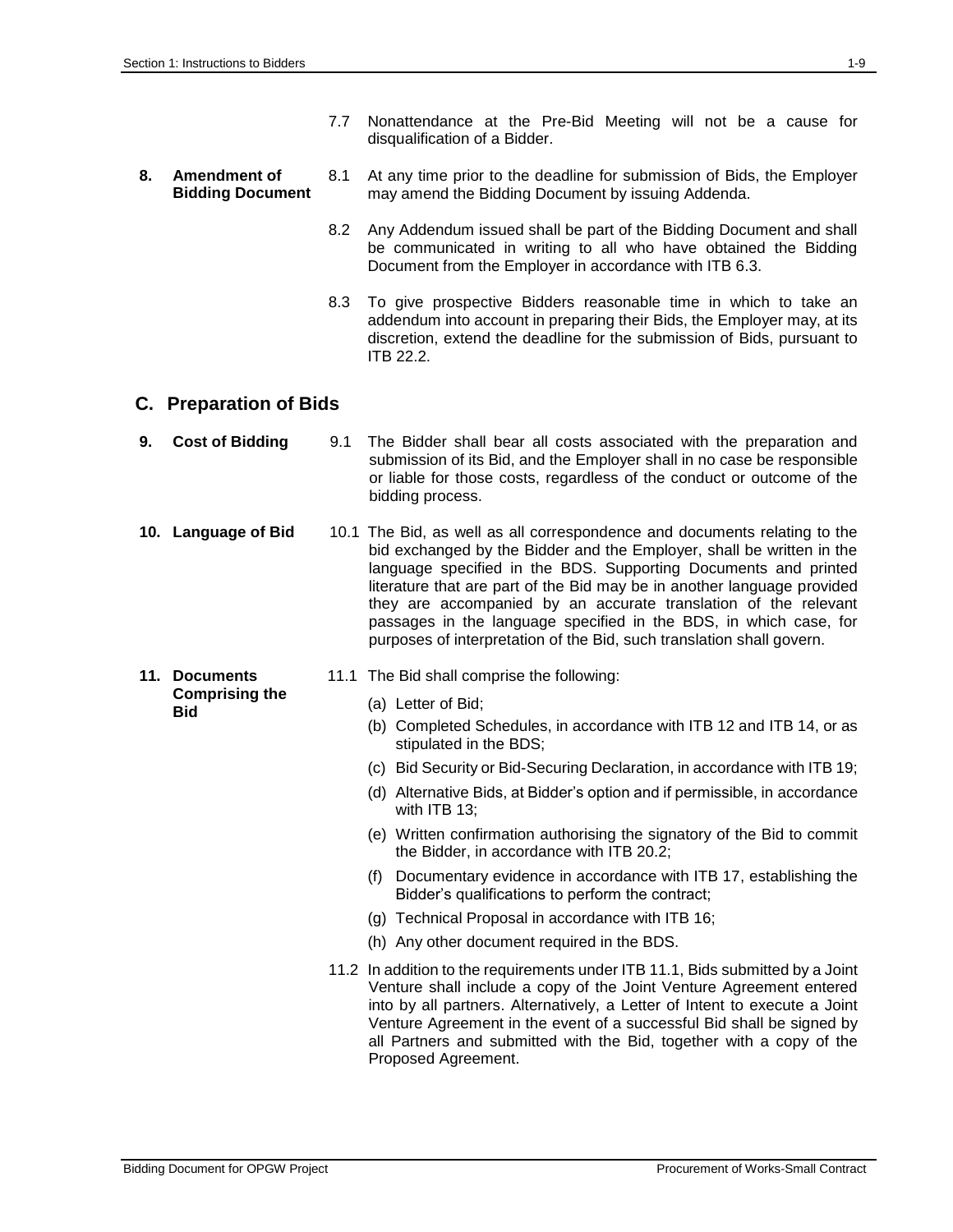| 12. Letter of Bid and<br><b>Schedules</b> | 12.1 The Letter of Bid, Schedules, and all Documents listed under Clause 11,<br>shall be prepared using the relevant forms in Section 4 (Bidding Forms),<br>if so provided. The forms must be completed without any alterations to<br>the text, and no substitutes shall be accepted. All blank spaces shall be<br>filled in with the information requested and as required in the BDS.                                                                                                                                                                                                                                                                                                                                         |
|-------------------------------------------|---------------------------------------------------------------------------------------------------------------------------------------------------------------------------------------------------------------------------------------------------------------------------------------------------------------------------------------------------------------------------------------------------------------------------------------------------------------------------------------------------------------------------------------------------------------------------------------------------------------------------------------------------------------------------------------------------------------------------------|
| 13. Alternative Bids                      | 13.1 Unless otherwise indicated in the BDS, alternative Bids shall not be<br>considered.                                                                                                                                                                                                                                                                                                                                                                                                                                                                                                                                                                                                                                        |
|                                           | 13.2 When alternative times for completion are explicitly invited, a statement<br>to that effect will be included in the BDS, as will the method of evaluating<br>different times for completion.                                                                                                                                                                                                                                                                                                                                                                                                                                                                                                                               |
|                                           | 13.3 When specified in the BDS pursuant to ITB 13.1, and subject to ITB 13.4<br>below, Bidders wishing to offer technical alternatives to the requirements<br>of the Bidding Document must first price the Employer's Design as<br>described in the Bidding Document and shall further provide all<br>information necessary for a complete evaluation of the alternative by the<br>Employer, including Drawings, Design Calculations, Technical<br>Specifications, Breakdown of Prices, and Proposed Construction<br>Methodology, and other relevant details. Only the Technical<br>Alternatives, if any, of the Lowest Evaluated Bidder conforming to the<br>basic technical requirements shall be considered by the Employer. |
|                                           | 13.4 When specified in the BDS, Bidders are permitted to submit alternative<br>technical solutions for specified parts of the Works. Such parts will be<br>identified in the BDS and described in Section 6 (Employer's<br>Requirements). The method for their evaluation will be stipulated in<br>Section 3 (Evaluation and Qualification Criteria).                                                                                                                                                                                                                                                                                                                                                                           |
| 14. Bid Prices and<br><b>Discounts</b>    | 14.1 The prices and discounts quoted by the Bidder in the Letter of Bid and<br>in the Schedules shall conform to the requirements specified below.                                                                                                                                                                                                                                                                                                                                                                                                                                                                                                                                                                              |
|                                           | 14.2 The Bidder shall submit a bid for the whole of the works described in ITB<br>1.1 by filling in prices for all items of the Works, as identified in Section<br>4 (Bidding Forms). In case of Measurement Contracts, the Bidder shall<br>fill in rates and prices for all items of the Works described in the Bill of<br>Quantities. Items against which no rate or price is entered by the Bidder<br>will not be paid for by the Employer when executed and shall be deemed<br>covered by the rates for other items and prices in the Bill of Quantities.                                                                                                                                                                   |
|                                           | 14.3 The price to be quoted in the Letter of Bid shall be the total price of the<br>Bid, excluding any discounts offered. Absence of the Total Bid Price in<br>the Letter of Bid may result in the rejection of the Bid.                                                                                                                                                                                                                                                                                                                                                                                                                                                                                                        |
|                                           | 14.4 The Bidder shall quote any discounts and the methodology for their<br>application in the Letter of Bid, in accordance with ITB 12.1.                                                                                                                                                                                                                                                                                                                                                                                                                                                                                                                                                                                       |
|                                           | 14.5 The prices shall be either fixed or adjustable as specified in the BDS.                                                                                                                                                                                                                                                                                                                                                                                                                                                                                                                                                                                                                                                    |
|                                           | (a) In the case of Fixed Price, prices quoted by the Bidder shall be fixed<br>during the Bidder's performance of the contract and not subject to<br>variation on any account. A Bid submitted with an adjustable price<br>will be treated as nonresponsive and rejected.                                                                                                                                                                                                                                                                                                                                                                                                                                                        |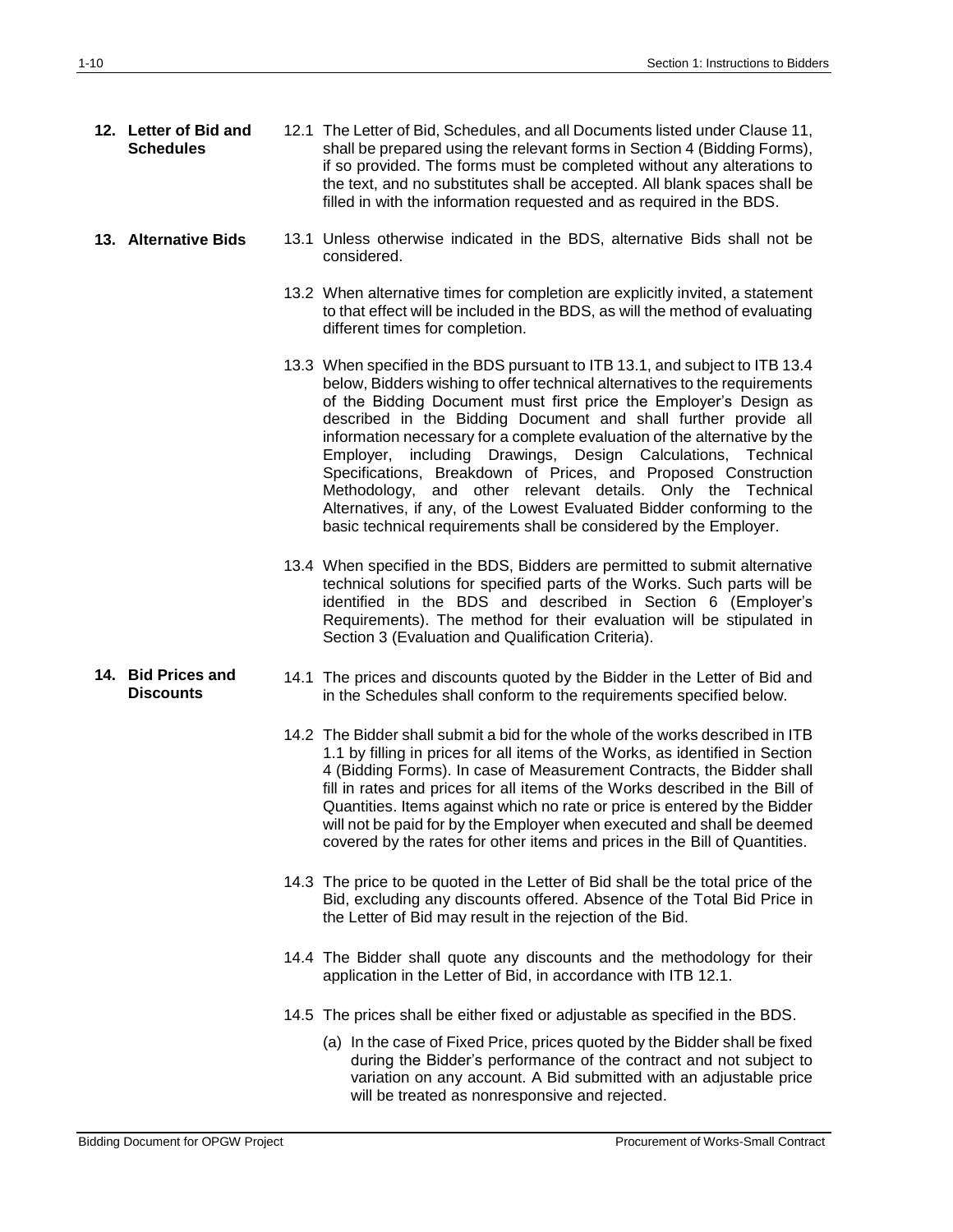- (b) In the case of Adjustable Price, prices quoted by the Bidder shall be subject to adjustment during performance of the Contract to reflect changes in the cost elements such as Labor, Material, Transport, and Contractor's Equipment in accordance with the provisions of the Conditions of Contract. A Bid submitted with a fixed price will be treated as non- responsive and be rejected. The Bidder shall furnish the indexes and weightings for the price adjustment formulas in the Tables of Adjustment Data included in Section 4 (Bidding Forms) and the Employer may require the Bidder to justify its proposed indexes and weightings. Any bid that omits indexes and weightings shall be subject to clarification with the Bidder.
- 14.6 If so, indicated in ITB 1.1, bids are invited for individual contracts or for any combination of contracts (packages). Bidders wishing to offer any price reduction for the award of more than one Contract shall specify in their Bid, the Price Reductions applicable to each package, or alternatively, to individual Contracts within the package. Price Reductions or Discounts shall be submitted in accordance with ITB 14.4, provided the Bids for all Contracts are submitted and opened at the same time.
- 14.7 All duties, taxes, and other levies payable by the Contractor under the Contract, or for any other cause, as of the date 28 days prior to the deadline for submission of bids, shall be included in the rates and prices and the total bid price submitted by the Bidder.
- **15. Currencies of Bid and Payment** 15.1 The currency(ies) of the Bid and payment shall be as specified in the BDS.
	- 15.2 Bidders may be required by the Employer to justify, to the Employer's satisfaction, their Local and Foreign Currency requirements, and to substantiate that the amounts included in the prices shown in the appropriate form(s) of Section 4, in which case a detailed breakdown of the Foreign Currency Requirements shall be provided by Bidders.
	- 16.1 The Bidder shall furnish a Technical Proposal including a statement of Work Methods, Equipment, Personnel, Schedule, and any other information as stipulated in Section 4 (Bidding Forms), in sufficient detail to demonstrate the adequacy of the Bidders' proposal to meet the work requirements and the completion time.
	- 17.1 To establish its qualifications to perform the Contract in accordance with Section 3 (Evaluation and Qualification Criteria) the Bidder shall provide the information requested in the corresponding information sheets included in Section 4 (Bidding Forms).
		- 17.2 Domestic Bidders, individually or in Joint Ventures, applying for eligibility for Domestic Preference shall supply all information required to satisfy the criteria for eligibility as described in ITB 33.
- **18. Period of Validity of Bids** 18.1 Bids shall remain valid for the period specified in the BDS after the Bid Submission Deadline date prescribed by the Employer. A bid valid for a shorter period shall be rejected by the Employer as non-responsive.
- **16. Documents Comprising the Technical Proposal**
- **17. Documents Establishing the Qualifications of the Bidder**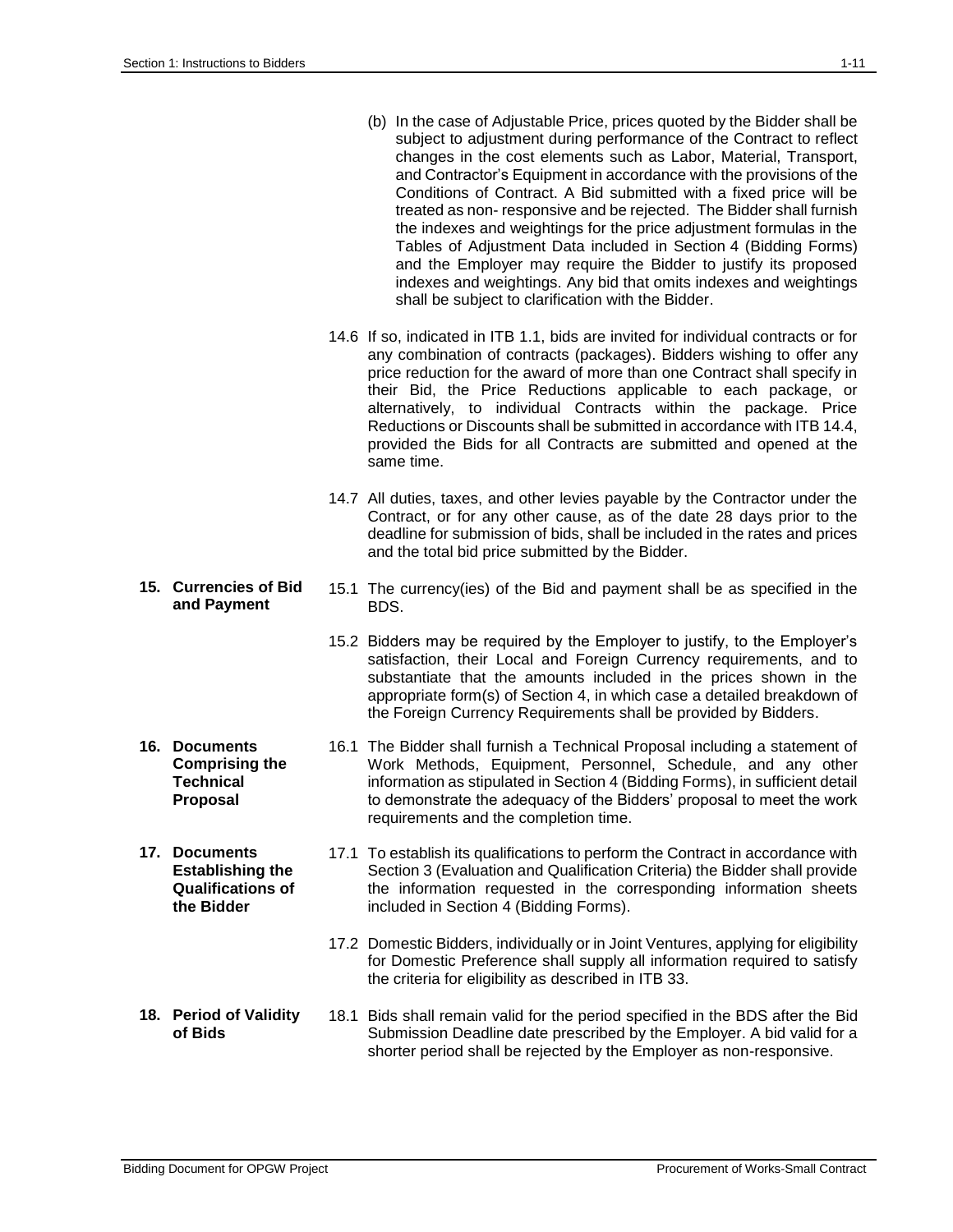- 18.2 In exceptional circumstances, prior to the expiration of the Bid Validity Period, the Employer may request Bidders to extend the period of validity of their Bids. The request and the responses shall be made in writing. If a bid security is requested in accordance with ITB 19, it shall also be extended 28 days beyond the deadline of the Extended Validity Period. A Bidder may refuse the request without forfeiting its bid security. A Bidder granting the request shall not be required or permitted to modify its Bid.
- **19. Bid Security/Bid-Securing Declaration** 19.1 Unless otherwise specified in the BDS, the Bidder shall furnish as part of its Bid, in original form, either a Bid-Securing Declaration or a bid security as specified in the BDS. In the case of a bid security, the amount and currency shall be as specified in the BDS.
	- 19.2 If a Bid-Securing Declaration is required pursuant to ITB 19.1, it shall use the form included in Section 4 (Bidding Forms). The Employer will declare a Bidder ineligible to be awarded a Contract for a specified period of time, as indicated in the BDS, if the Bid-Securing Declaration is executed
	- 19.3 If a Bid Security is specified pursuant to ITB 19.1, the Bid Security shall be, at the Bidder's option, in any of the following forms:
		- (a) an Unconditional Bank Guarantee,
		- (b) an Irrevocable Letter of Credit,
		- (c) a Cashier's or Certified Check, or
		- (d) SWIFT message in the form of MT760.

all from a reputable source from an eligible country as described in Section 5 (Eligible Countries). In the case of a Bank Guarantee, the Bid \Security shall be submitted either using the Bid Security Form included in Section 4 (Bidding Forms) or another form acceptable to the Employer. The form must include the complete name of the Bidder. The Bid Security shall be valid for 28 days beyond the original validity period of the bid, or beyond any Period of Extension if requested under ITB 18.2.

- 19.4 Unless otherwise specified in the BDS, any Bid not accompanied by a Substantially Compliant Bid security or Bid-Securing Declaration, if one is required in accordance with ITB 19.1, shall be rejected by the Employer as non-responsive.
- 19.5 If a Bid Security is specified pursuant to ITB 19.1, the Bid Security of unsuccessful Bidders shall be returned promptly upon the successful Bidder's furnishing of the Performance Security pursuant to ITB 44.
- 19.6 If a Bid Security is specified pursuant to ITB 19.1, the Bid Security of the successful Bidder shall be returned promptly once the successful Bidder has signed the Contract and furnished the required performance security.
- 19.7 The Bid Security may be forfeited or the Bid-Securing Declaration executed, if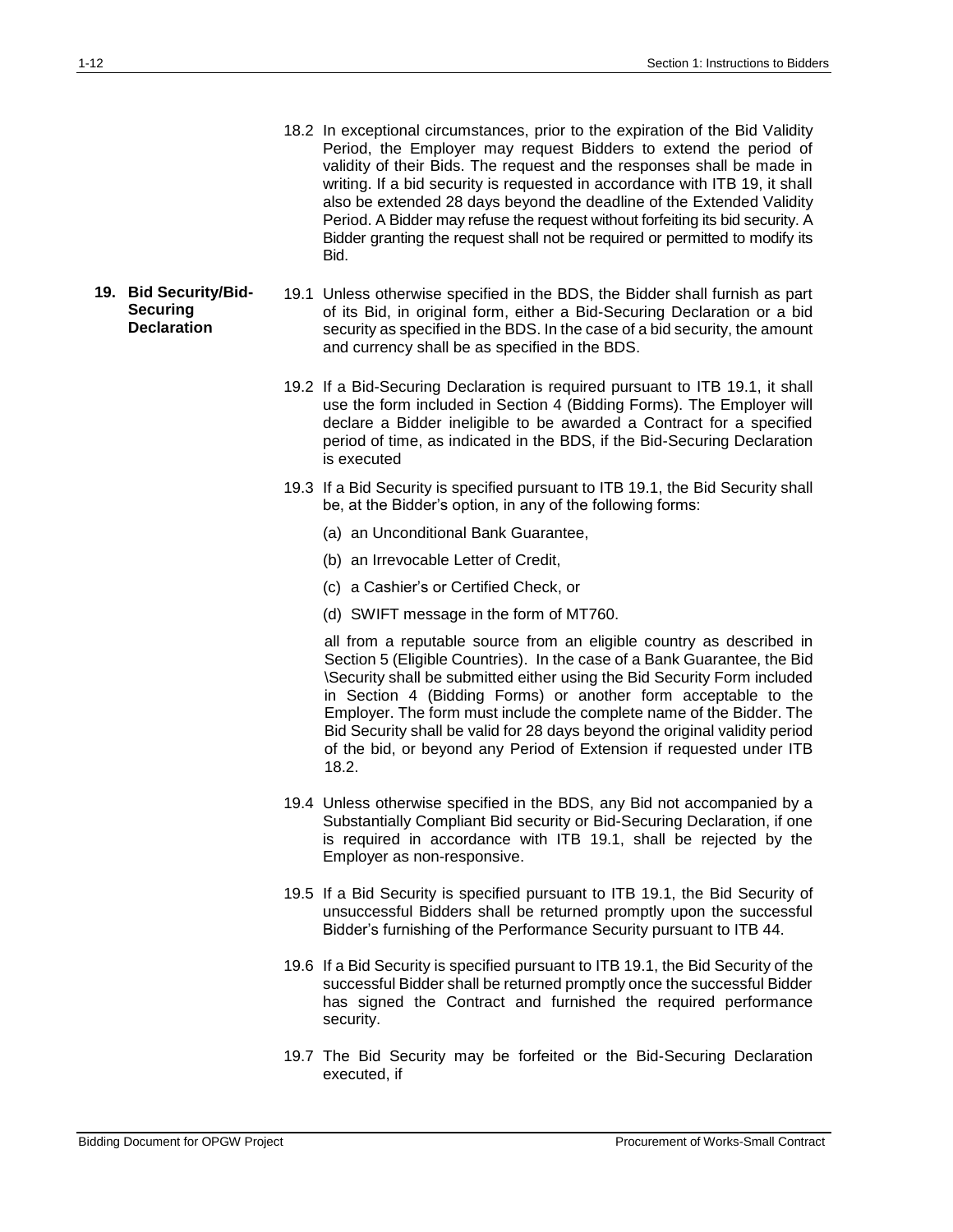- (a) notwithstanding ITB 24.3, a Bidder withdraws its Bid during the period of Bid Validity specified by the Bidder on the Letter of Bid, except as provided in ITB 18.2; or
- (b) the successful Bidder fails to
	- (i) sign the Contract in accordance with ITB 43;
	- (ii) furnish a Performance Security in accordance with ITB 44;
	- (iii) accept arithmetical corrections in accordance with ITB 31; or
	- (iv) furnish a Domestic Preference Security, if applicable, in accordance with ITB 44.3.
- 19.8 If the Bid Security is required as per ITB 19.1, the Bid Security of a Joint Venture shall be in the name of the Joint Venture that submits the Bid. If the Joint Venture has not been legally constituted at the time of bidding, the bid security shall be in the name of any or all of the Joint Venture partners. If the Bid-Securing Declaration is required as per ITB 19.1, the Bid-Securing Declaration of a Joint Venture shall be in the name of the Joint Venture that submits the Bid. If the Joint Venture has not been legally constituted at the time of bidding, the Bid-Securing Declaration shall be in the names of all future partners as named in the letter of intent mentioned in ITB 4.1.
- **20. Format and Signing of Bid** 20.1 The Bidder shall prepare one original set of the documents comprising the Bid as described in ITB 11 and clearly mark it "ORIGINAL." Alternative Bids, if permitted in accordance with ITB 13, shall be clearly marked "ALTERNATIVE." In addition, the Bidder shall submit copies of the Bid in the number specified in the BDS**,** and clearly mark each of them "COPY." In the event of any discrepancy between the original and the copies, the original shall prevail.
	- 20.2 The original and all copies of the Bid shall be typed or written in indelible ink and shall be signed by a person duly authorized to sign on behalf of the Bidder. This authorisation shall consist of a written confirmation as specified in the BDS and shall be attached to the Bid. The name and position held by each person signing the authorisation must be typed or printed below the signature. If a Bidder submits a deficient authorisation, the Bid shall not be rejected in the first instance. The Employer shall request the Bidder to submit an acceptable authorisation within the number of days as specified in the BDS. Failure to provide an acceptable authorisation within the period stated in the Employer's request shall cause the rejection of the Bid. If either the Letter of Bid or the Bid-Securing Declaration (if applicable) is not signed, the Bid shall be rejected.
	- 20.3 Any amendments such as interlineations, erasures, or overwriting shall be valid only if they are signed or initialed by the person signing the Bid.

### **D. Submission and Opening of Bids**

**21. Sealing and Marking of Bids** 21.1 Bidders may always submit their Bids by mail or by hand. When so specified in the BDS, Bidders shall have the option of submitting their

- -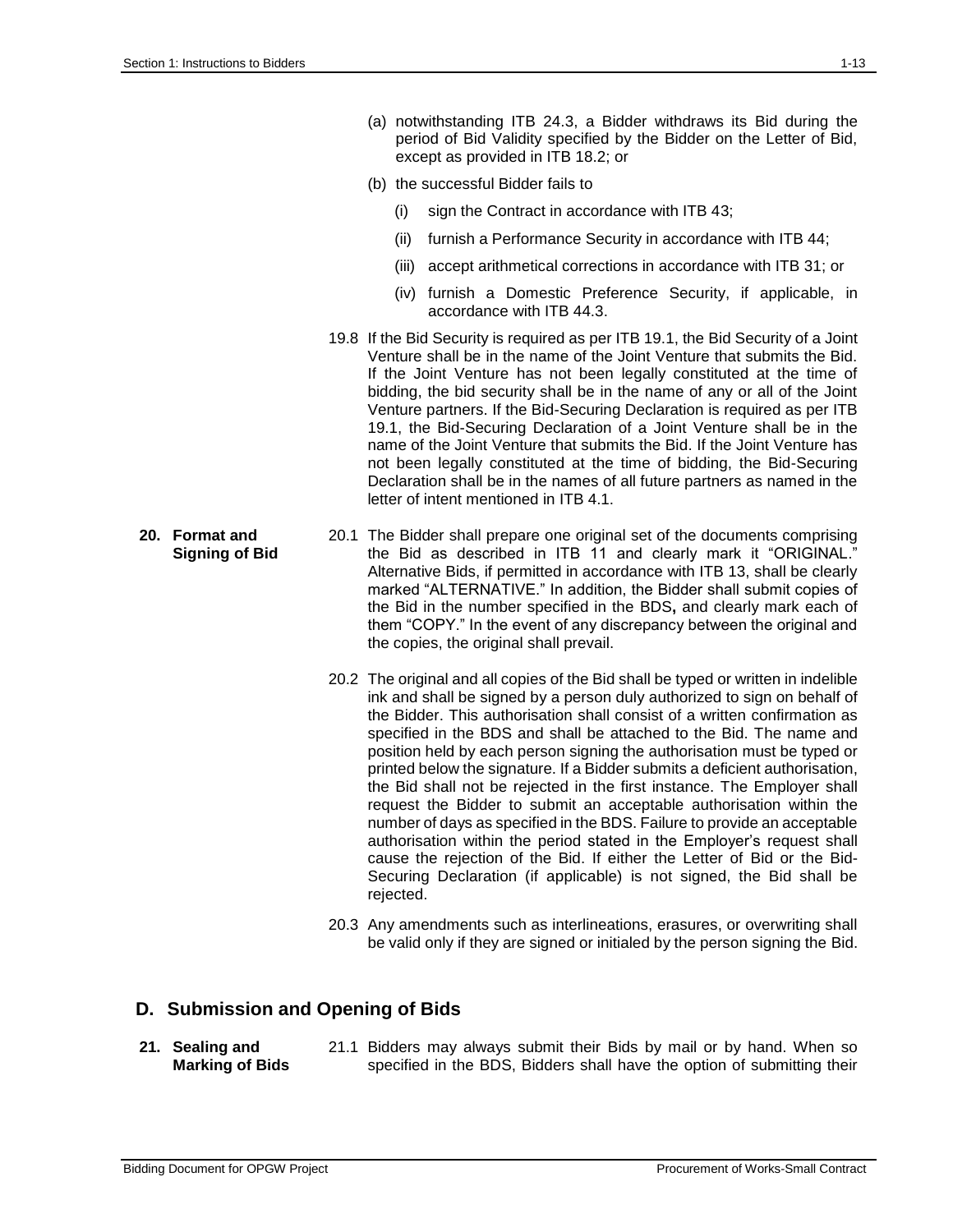Bids electronically. Procedures for submission, sealing, and marking are as follows:

- (a) Bidders submitting Bids by mail or by hand shall enclose the original and each copy of the Bid, including alternative Bids, if permitted in accordance with ITB 13, in separate sealed envelopes, duly marking the envelopes as "ORIGINAL," "ALTERNATIVE," and "COPY." These envelopes containing the original and the copies shall then be enclosed in one single envelope. The rest of the procedure shall be in accordance with ITB 21.2 and ITB 21.3.
- (b) Bidders submitting Bids electronically shall follow the electronic bid submission procedures specified in the BDS**.**
- 21.2 The inner and outer envelopes shall
	- (a) bear the name and address of the Bidder;
	- (b) be addressed to the Employer as provided in BDS 22.1;
	- (c) bear the specific identification of this bidding process indicated in BDS 1.1; and
	- (d) bear a warning not to open before the time and date for bid opening.
- 21.3 If all envelopes are not sealed and marked as required, the Employer will assume no responsibility for the misplacement or premature opening of the Bid.
- 22.1 Bids must be received by the Employer at the address and no later than the date and time indicated in the BDS.
	- 22.2 The Employer may, at its discretion, extend the deadline for the submission of Bids by amending the Bidding Document in accordance with ITB 8, in which case all rights and obligations of the Employer and Bidders previously subject to the deadline shall thereafter be subject to the deadline as extended.
- **23. Late Bids** 23.1 The Employer shall not consider any Bid that arrives after the deadline for submission of bids, in accordance with ITB 22. Any Bid received by the Employer after the deadline for submission of Bids shall be declared late, rejected, and returned unopened to the Bidder.
- **24. Withdrawal, Substitution, and Modification of Bids** 24.1 A Bidder may withdraw, substitute, or modify its Bid after it has been submitted by sending a written notice, duly signed by an authorised representative, and shall include a copy of the authorisation in accordance with ITB 20.2 (except for withdrawal notices, which do not require copies). The corresponding substitution or modification of the Bid must accompany the respective written notice. All notices must be
	- (a) prepared and submitted in accordance with ITB 20 and ITB 21 (except for withdrawal notices, which do not require copies), and in

**22. Deadline for** 

**Bids**

**Submission of**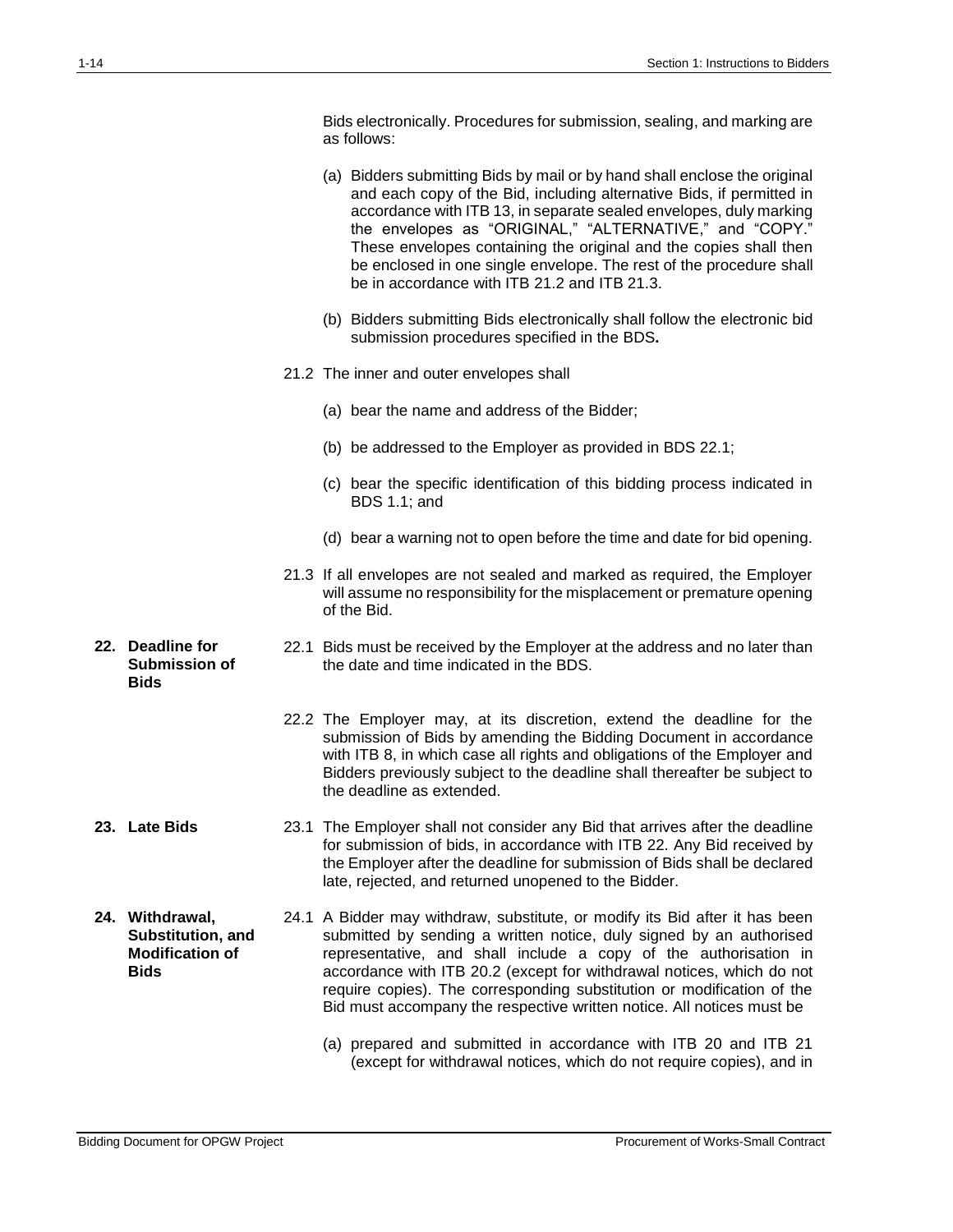- (b) received by the Employer prior to the deadline prescribed for submission of Bids, in accordance with ITB 22.
- 24.2 Bids requested to be withdrawn in accordance with ITB 24.1 shall be returned unopened to the Bidders.
- 24.3 No Bid may be withdrawn, substituted, or modified in the interval between the deadline for submission of Bids and the expiration of the period of bid validity specified by the Bidder on the Letter of Bid or any extension thereof.

#### **25. Bid Opening** 25.1 The Employer shall open the Bids in public at the address, on the date, and time specified in the BDS in the presence of Bidders` designated representatives and anyone who choose to attend. Any specific electronic bid opening procedures required if electronic bidding is permitted in accordance with ITB 21.1, shall be as specified in the BDS.

- 25.2 First, envelopes marked "WITHDRAWAL" shall be opened and read out and the envelope with the corresponding Bid shall not be opened, but returned to the Bidder. No bid withdrawal shall be permitted unless the corresponding withdrawal notice contains a valid authorisation to request the withdrawal and is read out at bid opening. Next, envelopes marked "SUBSTITUTION" shall be opened and read out and exchanged with the corresponding Bid being substituted. The substituted Bid shall not be opened, but returned to the Bidder. No bid substitution shall be permitted unless the corresponding substitution notice contains a valid authorisation to request the substitution and is read out at bid opening. Envelopes marked "MODIFICATION" shall be opened and read out with the corresponding Bid. No bid modification shall be permitted unless the corresponding modification notice contains a valid authorisation to request the modification and is read out at bid opening. Only envelopes that are opened and read out at bid opening shall be considered further.
- 25.3 All other envelopes shall be opened one at a time, reading out the name of the Bidder; the Bid Price(s), including any discounts and alternative bids and indicating whether there is a modification; the inclusion of a Bid Security or Bid-Securing Declaration, if required; and any other details as the Employer may consider appropriate. Only discounts and alternative offers read out at Bid Opening shall be considered for Evaluation. Unless otherwise specified in the BDS, all pages of the Letter of Bid and Schedules are to be initialed by at least three representatives of the Employer attending the Bid Opening. No Bid shall be rejected at Bid Opening except for late Bids, in accordance with ITB 23.1.
- 25.4 The Employer shall prepare a record of the Bid Opening that shall include, as a minimum, the name of the Bidder and whether there is a withdrawal, substitution, or modification; the Bid Price, per contract if applicable, including any discounts and alternative offers; and the inclusion or omission of a Bid security or a Bid-Securing Declaration, if one was required. The Bidders' Representatives who are present shall be requested to sign the record. The omission of a Bidder's signature on the record shall not invalidate the contents and effect of the records. A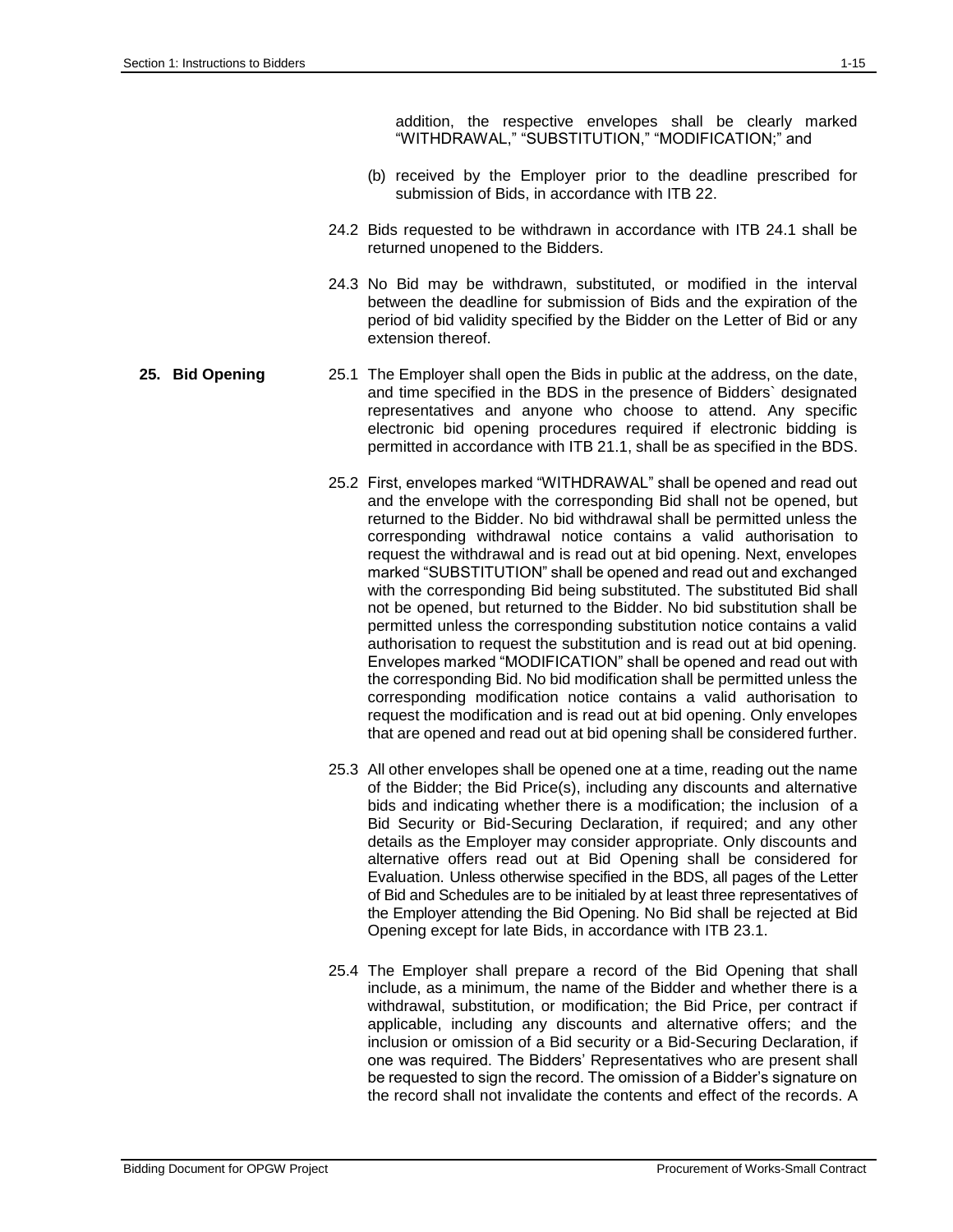copy of the records shall be distributed to all Bidders who submitted Bids on time, and posted online when electronic bidding is permitted.

## **E. Evaluation and Comparison of Bids**

|     | 26. Confidentiality                              | 26.1 Information relating to the examination, evaluation, comparison, and<br>post qualification of Bids and recommendation of Contract Award, shall<br>not be disclosed to Bidders or any other persons not officially concerned<br>with such process until the publication of Contract Award.                                                                                                                                                                                                                                                                                                                                                                                 |
|-----|--------------------------------------------------|--------------------------------------------------------------------------------------------------------------------------------------------------------------------------------------------------------------------------------------------------------------------------------------------------------------------------------------------------------------------------------------------------------------------------------------------------------------------------------------------------------------------------------------------------------------------------------------------------------------------------------------------------------------------------------|
|     |                                                  | 26.2 Any attempt by a Bidder(s) to influence the Employer in the Bids<br>Evaluation or Contract Award decisions may result in the rejection of his<br>$(their)$ Bid $(s)$ .                                                                                                                                                                                                                                                                                                                                                                                                                                                                                                    |
|     |                                                  | 26.3 Notwithstanding ITB 26.2, from the time of Bid Opening to the time of<br>Contract Award, if any Bidder(s) wishes to contact the Employer on any<br>matter related to the bidding process, he (they) may do so in writing.                                                                                                                                                                                                                                                                                                                                                                                                                                                 |
|     | 27. Clarification of<br><b>Bids</b>              | 27.1 To assist in the examination, evaluation, and comparison of the bids,<br>and qualification of the Bidders, the Employer may, at its discretion, ask<br>any Bidder(s) for a clarification of his (their) Bid. Any clarification<br>submitted by a Bidder(s) that is not in response to a request by the<br>Employer shall not be considered. The Employer's request for<br>clarification and the response shall be in writing. No change in the prices<br>or substance of the Bid shall be sought, offered, or permitted, except to<br>confirm the correction of arithmetic errors discovered by the Employer<br>in the evaluation of the Bids, in accordance with ITB 31. |
|     |                                                  | 27.2 If a Bidder(s) does not provide clarifications of his (their) Bid (s) by the<br>date and time set in the Employer's request for clarification, his (their)<br>Bid(s) may be rejected.                                                                                                                                                                                                                                                                                                                                                                                                                                                                                     |
|     | 28. Deviations,                                  | 28.1 During the Bids Evaluation, the following definitions apply:                                                                                                                                                                                                                                                                                                                                                                                                                                                                                                                                                                                                              |
|     | <b>Reservations, and</b><br><b>Omissions</b>     | (a) "Deviation" is a departure from the requirements specified in the<br><b>Bidding Document;</b>                                                                                                                                                                                                                                                                                                                                                                                                                                                                                                                                                                              |
|     |                                                  | (b) "Reservation" is the setting of limiting conditions or withholding from<br>complete acceptance of the requirements specified in the Bidding<br>Document; and                                                                                                                                                                                                                                                                                                                                                                                                                                                                                                               |
|     |                                                  | (c) "Omission" is the failure to submit part or all of the information or<br>documentation(s) required in the Bidding Document.                                                                                                                                                                                                                                                                                                                                                                                                                                                                                                                                                |
| 29. | <b>Determination of</b><br><b>Responsiveness</b> | 29.1 The Employer's determination of a Bid's responsiveness is to be based<br>on the contents of the Bid(s) itself, as defined in ITB 11.                                                                                                                                                                                                                                                                                                                                                                                                                                                                                                                                      |
|     |                                                  | 29.2 A substantially responsive Bid is one that meets the requirements of the<br>Bidding Document without material deviation, reservation, or omission.<br>A material deviation, reservation, or omission is one that,                                                                                                                                                                                                                                                                                                                                                                                                                                                         |
|     |                                                  | (a) if accepted, would:<br>affect in any substantial way the scope, quality, or<br>(i)                                                                                                                                                                                                                                                                                                                                                                                                                                                                                                                                                                                         |
|     |                                                  | performance of the Works specified in the Contract; or                                                                                                                                                                                                                                                                                                                                                                                                                                                                                                                                                                                                                         |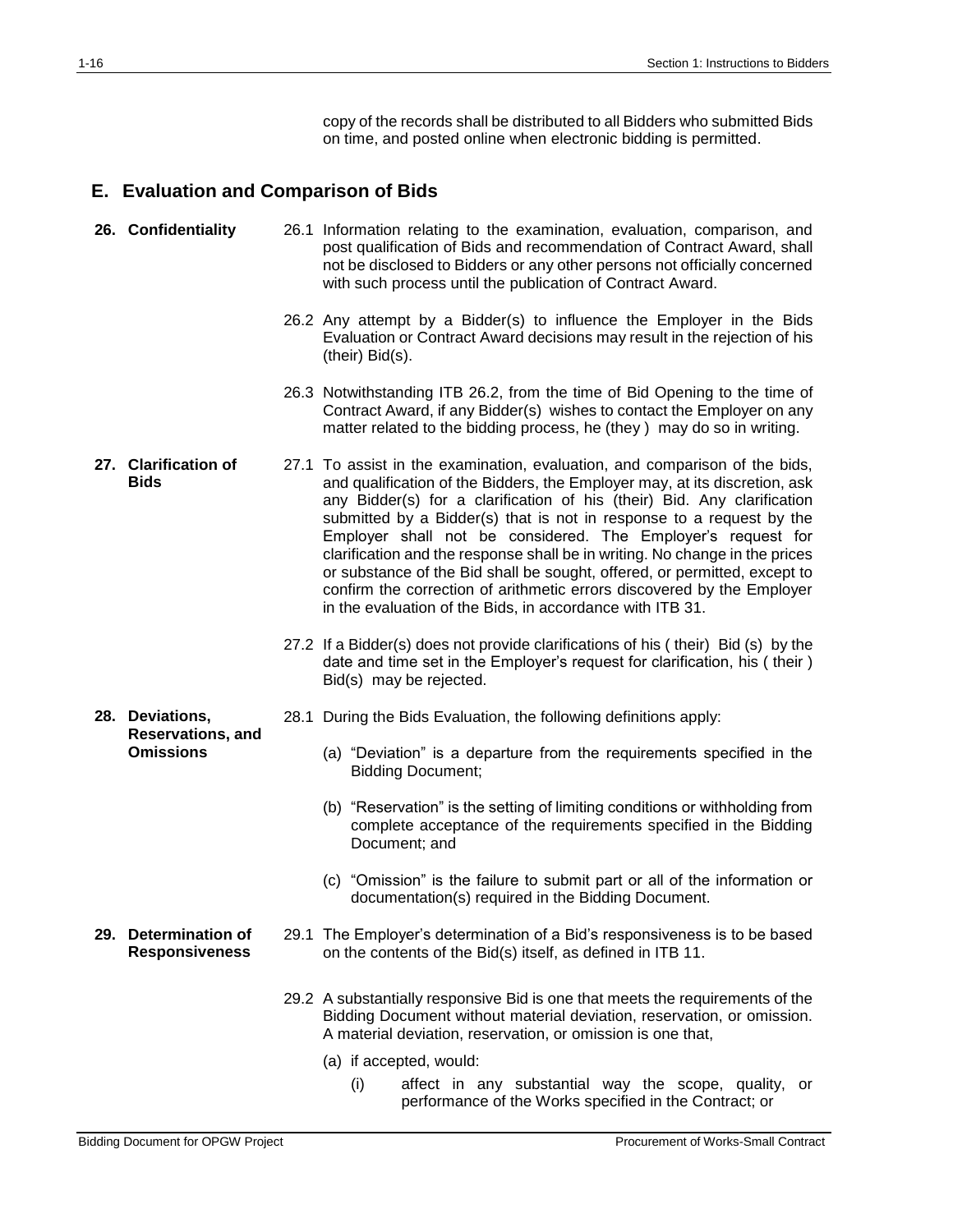- (ii) limit in any substantial way, inconsistent with the Bidding Document, the Employer's rights or the Bidder's obligations under the proposed Contract; or
- (b) if rectified, would unfairly affect the competitive position of other Bidder(s) presenting substantially responsive Bids.
- 29.3 The Employer shall examine the technical aspects of the Bid(s) submitted in accordance with ITB 16, Technical Proposal, in particular, to confirm that all requirements of Section 6 (Employer's Requirements) have been met without any material deviation, reservation, or omission.
- 29.4 If a Bid (s) is(or) not substantially responsive to the requirements of the Bidding Document, Bid (s) shall be rejected by the Employer and may not subsequently be made responsive by correction of the material deviation, reservation, or omission.
- **Nonconformities** 30.1 Provided that a Bid (s) is(are) substantially responsive, the Employer may waive any nonconformities in the Bid that do not constitute a material deviation, reservation, or omission.
	- 30.2 Provided that a Bid(s) is(are) substantially responsive, the Employer may request that the Bidder submit the necessary information or documentation, within a reasonable period of time, to rectify nonmaterial nonconformities in the Bid related to documentation requirements. Requesting information or documentation on such nonconformities shall not be related to any aspect of the Bid Price. Failure of the Bidder(s) to comply with the request may result in the rejection of his ( their) Bid.
	- 30.3 Provided that Bid(s) is(are) substantially responsive, the Employer shall rectify quantifiable nonmaterial nonconformities related to the Bid Price. To this effect, the Bid Price may be adjusted, for comparison purposes only, to reflect the price of a missing or non-conforming item or component. The adjustment shall be made using the methods indicated in Section 3 (Evaluation and Qualification Criteria).
	- 31.1 Provided that the Bid is substantially responsive, the Employer shall correct arithmetical errors on the following basis:
		- (a) Only for admeasurement contracts, if there is a discrepancy between the unit price and the total price that is obtained by multiplying the unit price and quantity, the unit price shall prevail and the total price shall be corrected, unless in the opinion of the Employer there is an obvious misplacement of the decimal point in the unit price, in which case the total price as quoted shall govern and the unit price shall be corrected.
		- (b) If there is an error in a total corresponding to the addition or subtraction of subtotals, the subtotals shall prevail and the total shall be corrected.
		- (c) If there is a discrepancy between the bid price in the Summary of Bill of Quantities and the bid amount in item (c) of the Letter of Bid, the Bid Price in the Summary of Bill of Quantities will prevail and the Bid Amount in item (c) of the Letter of Bid will be corrected.
		- (d) If there is a discrepancy between words and figures, the amount in words shall prevail, unless the amount expressed in words is related

# **30. Nonmaterial**

**31. Correction of Arithmetical Errors**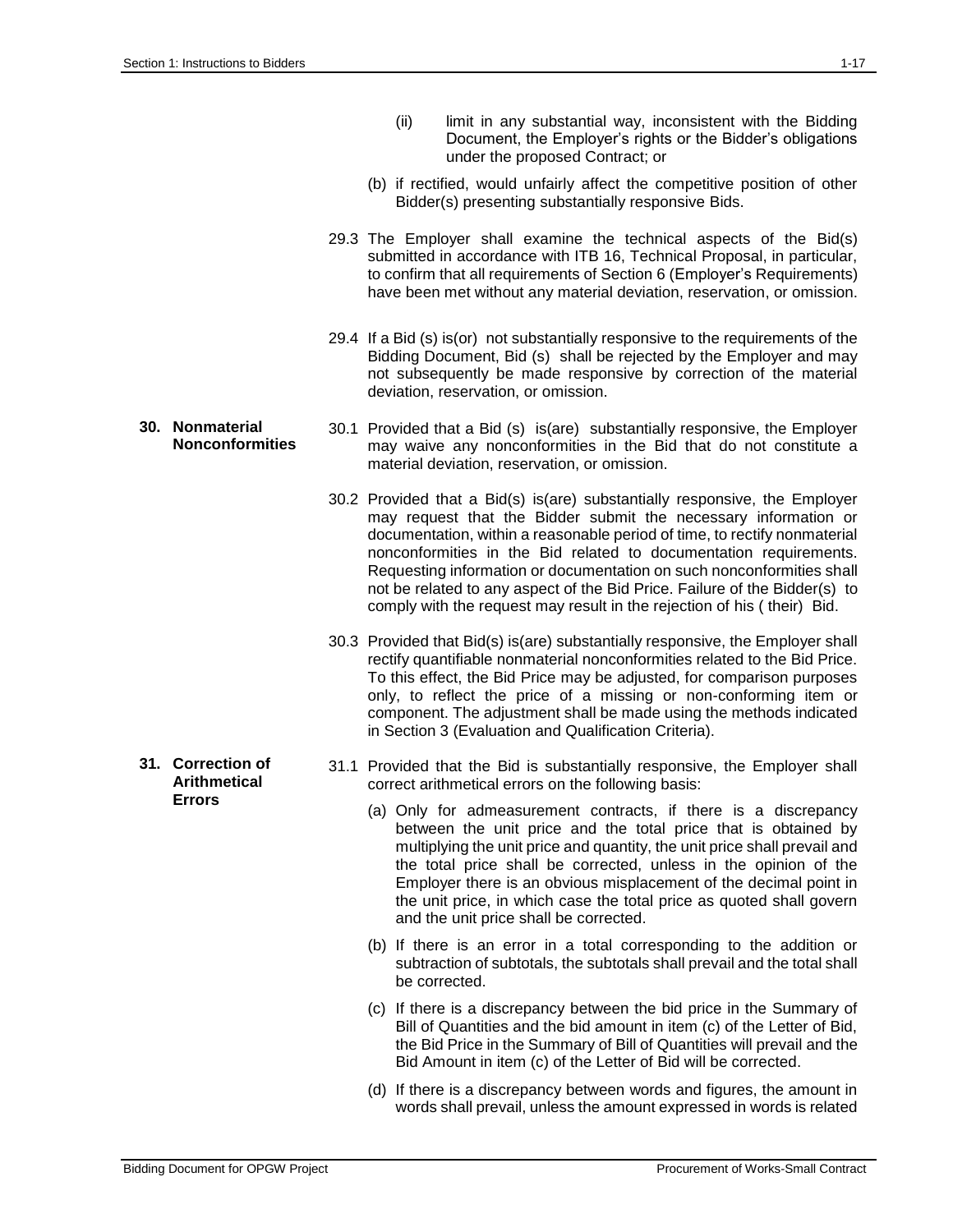to an arithmetic error, in which case the amount in figures shall prevail subject to (a), (b) and (c) above.

- 31.2 If the Bidder that submitted the Lowest Evaluated Bid does not accept the correction of errors, his bid shall be disqualified and his Bid Security may be forfeited or his Bid-Securing Declaration executed.
- **32. Conversion to Single Currency** 32.1 For evaluation and comparison purposes, the currency(ices) of the Bid(s shall be converted into a single currency as specified in the BDS.
- **33. Domestic Preference** 33.1 Unless otherwise specified in the BDS, domestic preference shall not apply.
- **34. Subcontractors** 34.1 Unless otherwise stated in the BDS, the Employer does not intend for the Contractor to execute any specific elements of the Works through nominated Subcontractors.
	- 34.2 If Subcontractor(s) is (are) proposed for any of the key activities listed in Section 3 (Evaluation and Qualification) Criteria 2.4.2, they shall be considered as "Specialist Subcontractors" and shall meet qualification requirements for the relevant key activities.
- **35. Evaluation and Comparison of Bids** 35.1 The Employer shall use the criteria and methodologies listed in this Clause. No other Evaluation Criteria or Methodologies shall be permitted.
	- 35.2 To evaluate a Bid, the Employer shall consider the following:
		- (a) the Bid Price, excluding Provisional Sums and the provision, if any, for contingencies in the Summary Bill of Quantities for admeasurement contracts, or Schedule of Prices for lump sum contracts, but including Daywork items, where priced competitively;
		- (b) Price Adjustment for correction of arithmetic errors in accordance with ITB 31.1;
		- (c) Price Adjustment due to discounts offered in accordance with ITB 14.4;
		- (d) converting the amount resulting from applying (a) to (c) above, if relevant, to a single currency in accordance with ITB 32;
		- (e) adjustment for nonmaterial nonconformities in accordance with ITB 30.3;
		- (f) assessment whether the bid is abnormally low in accordance with ITB 36; and
		- (g) application of all the evaluation factors indicated in Section 3 (Evaluation and Qualification Criteria).
	- 35.3 The estimated effect of the price adjustment provisions of the Conditions of Contract, applied over the period of execution of the Contract, shall not be taken into account in bid evaluation.
	- 35.4 If this Bidding Document allows Bidders to quote separate prices for different contracts, and to award multiple contracts to a single Bidder, the methodology to determine the lowest evaluated price of the contract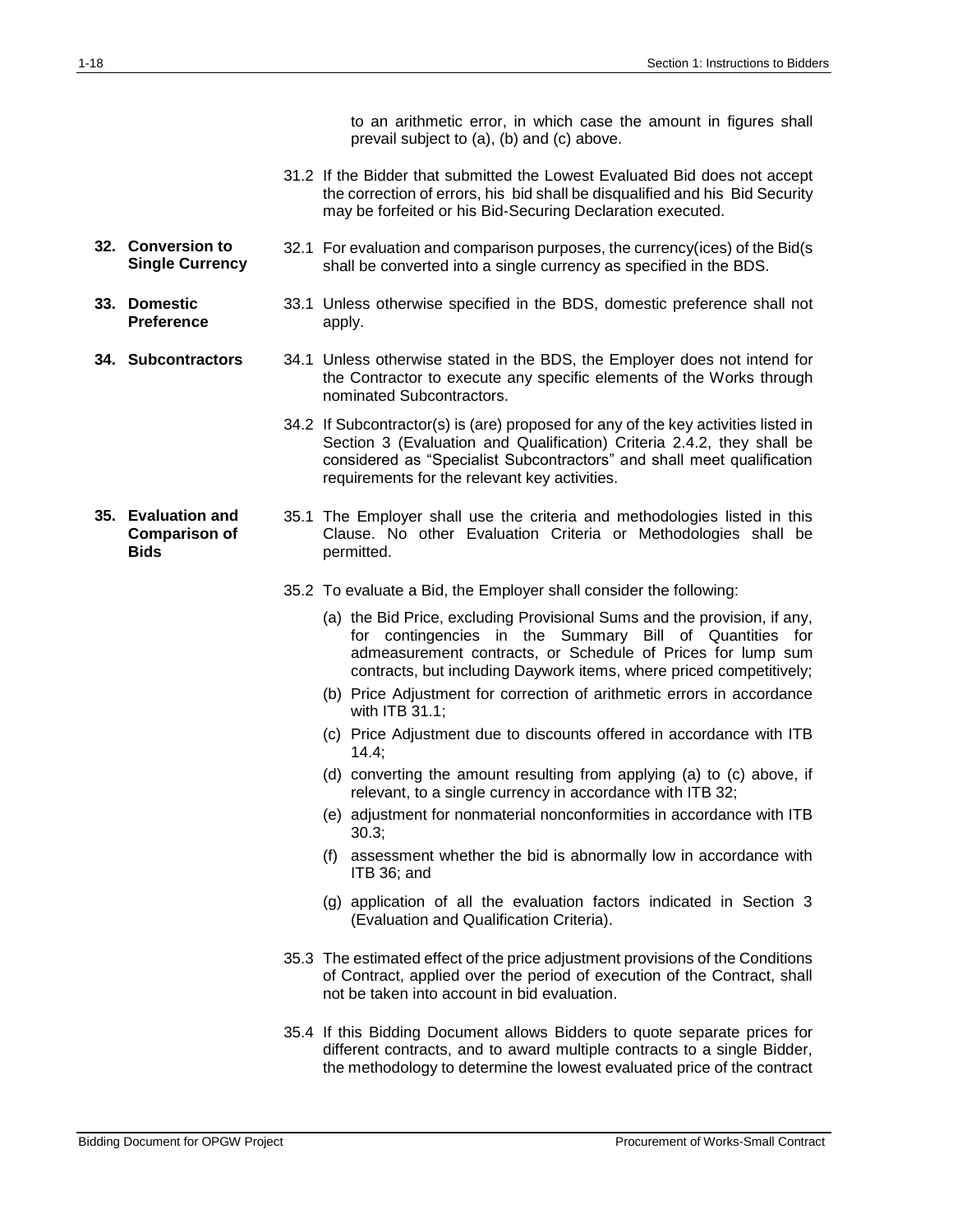combinations, including any discounts offered in the Letter of Bid, is specified in Section 3 (Evaluation and Qualification Criteria).

- 35.5 The Employer shall compare all substantially responsive Bids to determine the Lowest Evaluated Bid, in accordance with ITB 35.2.
- **36. Abnormally Low Bids**
- 36.1 An abnormally low bid is one where the Bid Price, in combination with other elements of the Bid, appears to be so low that it raises concerns as to the capability of the Bidder to perform the contract for the offered Bid Price.
- 36.2 When the offered bid price appears to be abnormally low, the Employer shall undertake a three-step review process as follows:
	- (a) identify abnormally low costs and unit rates by comparing them with the Engineer's Estimates, other substantially responsive bids, or recently awarded similar contracts;
	- (b) clarify and analyse the bidder's resource inputs and pricing, including overheads, contingencies and profit margins; and
	- (c) decide whether to accept or reject the bid.
- 36.3 With regard to ITB 36.2 (b) above, the Employer will seek a written explanation from the bidder of the reasons for the offered bid price, including a detailed analysis of costs and unit prices, by reference to the scope, proposed methodology, schedule, and allocation of risks and responsibilities. This may also include information regarding the economy of the manufacturing process; the services to be provided, or the construction method to be used; the technical solutions to be adopted; and any exceptionally favorable conditions available to the bidder for the works, equipment or services proposed.
- 36.4 After examining the explanation given and the detailed price analyses presented by the bidder, the Employer may:
	- (a) accept the Bid, if the evidence provided satisfactorily accounts for the Low Bid Price and costs, in which case the bid is not considered abnormally low;
	- (b) accept the Bid, but require that the amount of the performance security be increased at the expense of the bidder to a level sufficient to protect the Employer against financial loss. The amount of the performance security shall generally be not more than 20% of the contract price; or
	- (c) reject the Bid if the evidence provided does not satisfactorily account for the low bid price, and make a similar determination for the next ranked Bid, if required.
- 37.1 If the Bid, which results in the Lowest Evaluated Bid Price, is seriously unbalanced or front-loaded in the opinion of the Employer, the Employer may require the Bidder to produce detailed price analyses for any or all items of the Bill of Quantities, to demonstrate the internal consistency of those prices with the construction methods and schedule proposed, as well as the pricing and sources of materials, equipment and labor.
	- 37.2 After the evaluation of the information and detailed price analyses presented by the Bidder, the Employer may decide as appropriate:
- **37. Unbalanced or Front-Loaded Bids**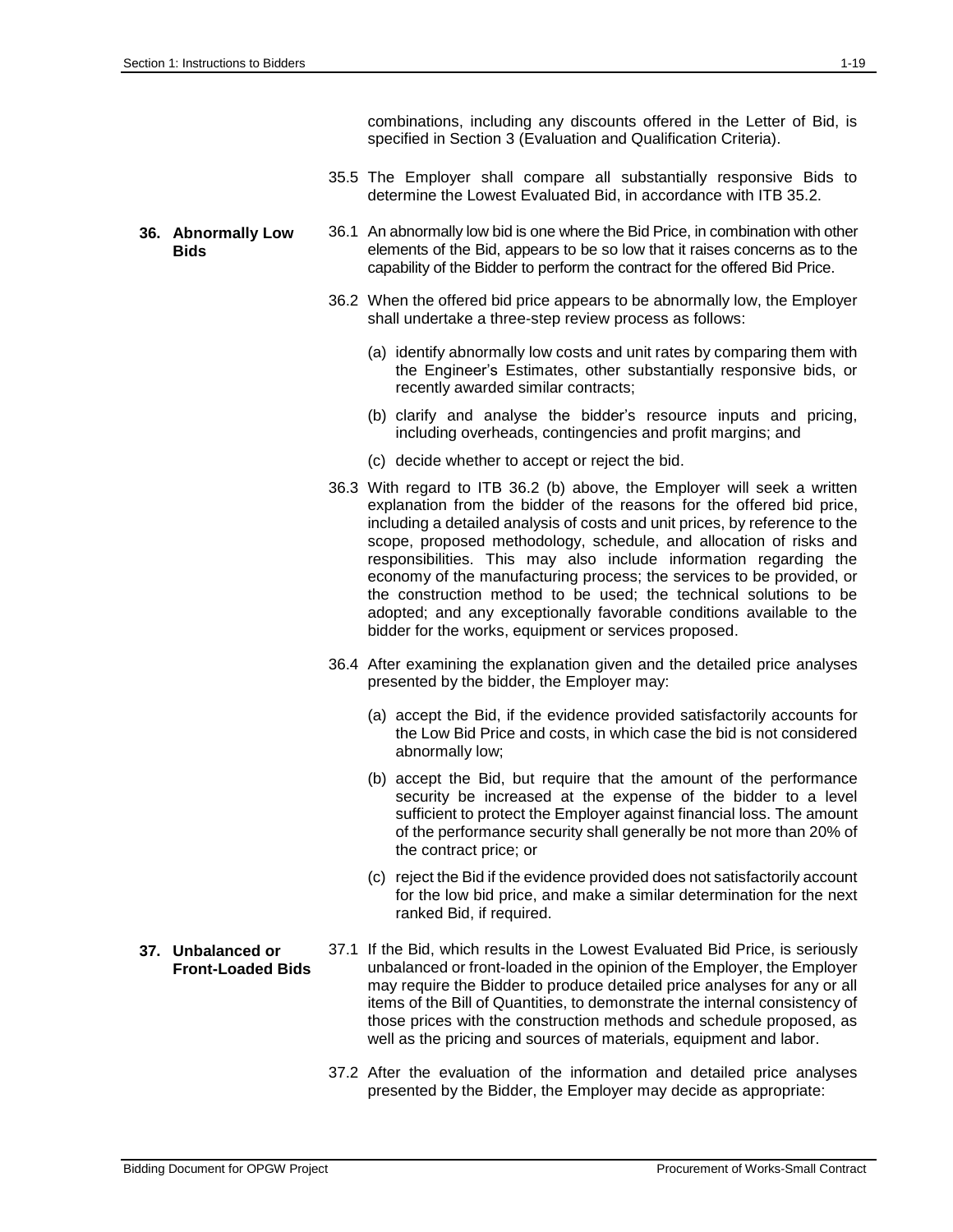- (a) accept the Bid; or
- (b) accept the Bid, but require that the total amount of the Performance Security be increased at the expense of the Bidder to a level sufficient to protect the Employer against financial loss in the event of default of the successful Bidder under the Contract subject to ITB 44.2; or
- (c) reject the Bid and make a similar determination for the next ranked bid.
- **38. Qualification of the Bidder** 38.1 The Employer shall determine to its satisfaction whether the Bidder that is selected as having submitted the Lowest Evaluated and Substantially Responsive Bid meets the Qualifying Criteria specified in Section 3 (Evaluation and Qualification Criteria).
	- 38.2 The determination shall be based upon an examination of the documentary evidence of the Bidder's qualifications submitted by the Bidder, pursuant to ITB 17.1. Unless permitted in the BDS, the determination shall not take into consideration the qualifications of other firms such as the Bidder's subsidiaries, parent entities, affiliates, Subcontractors, or any other firm(s) different from the Bidder.
	- 38.3 An affirmative determination shall be a prerequisite for Award of the Contract to the Bidder. The Employer reserves the right to reject the bid of any bidder found to be in circumstances described in GCC 73.2(c). A negative determination shall result in disqualification of the Bid, in which event the Employer shall proceed to the next Lowest Evaluated Bid to make a similar determination of that Bidder's qualifications to perform satisfactorily.
- **39. Employer's Right to Accept Any Bid, and to Reject Any or All Bids** 39.1 The Employer reserves the right to accept or reject any Bid, and to annul the bidding process and reject all Bids at any time prior to Contract Award, without thereby incurring any liability to Bidders. In case of annulment, all Bids submitted and specifically, Bid Securities, shall be promptly returned to the Bidders.
- **40. Notice of Intention for Award of Contract** 40.1 If Standstill provisions apply as specified in the BDS, the standstill period shall be defined in the BDS to specify the duration subsequent to Notification of Intention for Award of Contract (before making the actual Contract Award) within which any unsuccessful bidder can challenge the proposed award.

#### **F. Award of Contract**

- **41. Award Criteria** 41.1 The Employer shall award the Contract to the Bidder whose offer has been determined in line with ITB 35 to ITB 37 above, to be the Lowest Evaluated Bid and is substantially responsive to the Bidding Document, provided further that the Bidder is determined to be qualified to perform the Contract satisfactorily.
- **42. Notification of Award**  42.1 Prior to the expiration of the period of Bid Validity and upon expiry of the standstill period specified in ITB 40.1, or upon satisfactory resolution of